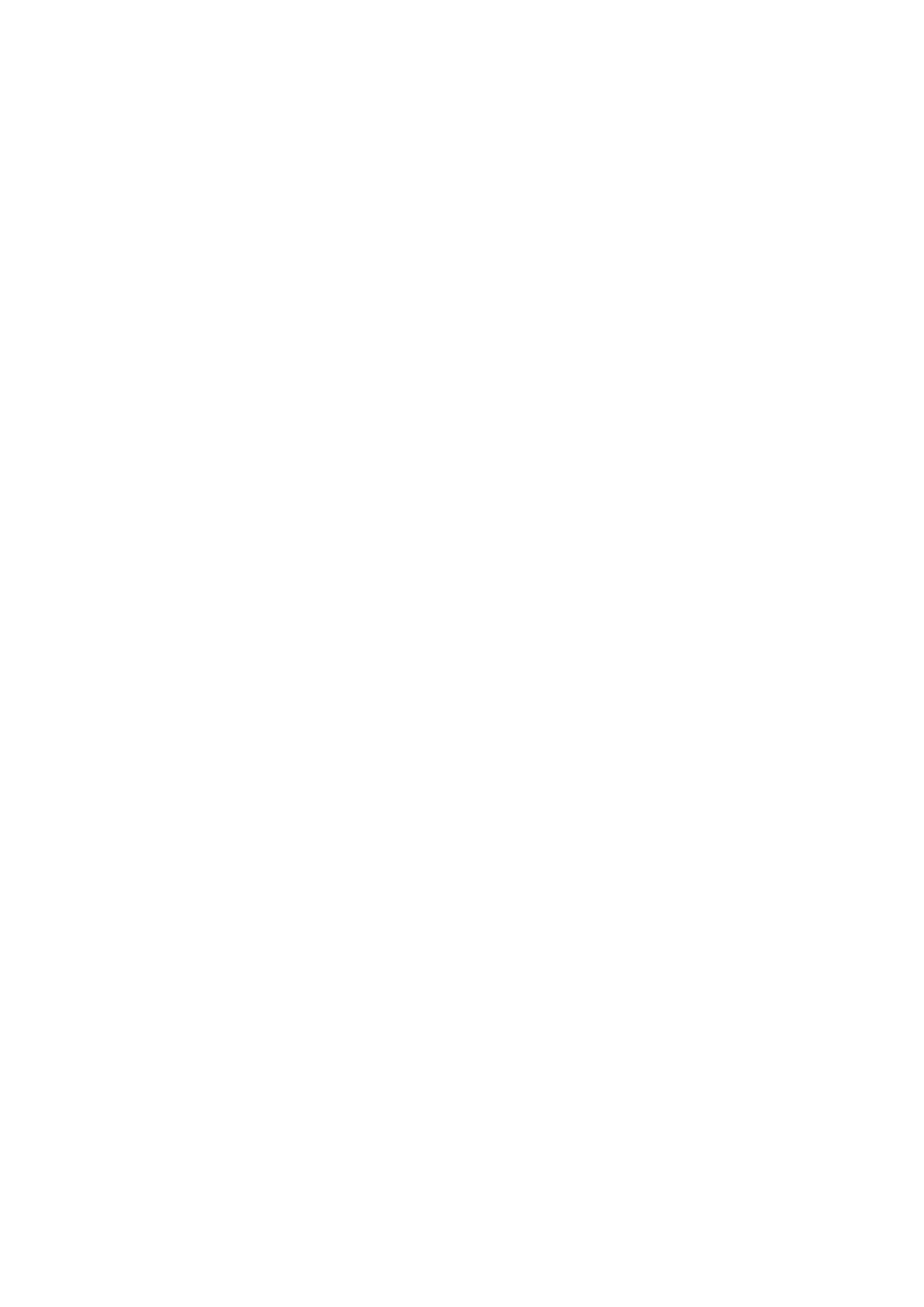جس*تارهای سیاسی معاصر*، پژوهشگاه علوم انسانی و مطالعات فرهنگی فصل نامة علمي (مقالة يژوهشي)، سال يازدهم، شمارة چهارم، زمستان ١٣٩٩، ١٣٩٣ – ٢٢٠

# بررسی تاثیر رسانههای سازمانی و اجتماعی بر پیشگیری از کرونا با ميانجيگري ادراک ريسک فردي و نقش تعديلگر جنسيت

علی راشدی\*

### زهره موسوى كاشى\*\*

#### حكىدە

هدف این یژوهش بررسی تاثیر رسانه های سازمانی و اجتماعی بـر پیشگیری از کرونــا بــا میانجیگری ادراک ریسک فردی و نقش تعدیلگر جنسیت است. یژوهش حاضر، توصـیفی پیمایشی است سوال اصلی پژوهش بررسی تاثیر رسانه های سازمانی و اجتماعی در درک افراد از پاندمی کرونا و تاثیردر میزان پیشگری از بیماری کووید۱۹ می باشد. جامعه آمـاری شامل پرسنل شرکت سایپا که تعداد آنها ۷۰۰۰ نفر که بـا اسـتفاده از فرمـول کـوکران ۳٦٤ نمونه انتخاب شدند. داده های پژوهش از طریق پرسشنامه محقق ساخته جمـع آوری و از طريق روش دلفي، با استفاده از نظـر خبرگـان نهـائي شـده اسـت. پايـائي از طريــق الفــاي کرونباخ تائید و با استفاده از نرم افزار PLS3 و روش معادلات ساختاری به تحلیل و آزمون فرضیه ها یرداخته شد. یافته ها حاکی از آن است که شبکه های اجتمـاعی و ســازمانی بــر ادراک ریسک فردی دارای تاثیر، رسانه های اجتمـاعی بـر اقـدامات پیشـگیرانه از بیمـاری کرونا دارای تاثیر، اما رسانه های سازمانی بـر اقــدامات پیشــگیرانه تــاثیر ندارنــد. از ســوی دیگر نقش تعدیل گری جنسیت بر روی شاخصه ها مورد ارزیابی قرار گرفته، و مشـخص گردید جنسیت، هیچکدام از شاخص ها را تعدیل نمی کند.

**کلیدواژهها:** رسانه سازمانی، رسانه اجتماعی، کرونا ،ادراک ریسک فردی

\* دانشجوی دکتری مدیریت صنعتی، واحد کرج، دانشگاه آزاد اسلامی، کرج، ایران، ali10118@yahoo.com \*\* اســتاديار گـــروه مـــديريت، واحـــد كـــرج، دانشـــگاه آزاد اســـلامي، كـــرج، ايـــران (نويســـندۀ مســـئول)، zohreh\_mousavi\_k@yahoo.com

تاریخ دریافت: ۰۹/۰۹/۰۹/۰۹/۰۳، تاریخ پذیرش: ۱۳۹۹/۱۱/۰۱

Copyright © 2018, IHCS (Institute for Humanities and Cultural Studies). This is an Open Access article distributed under the terms of the Creative Commons Attribution 4.0 International, which permits others to download this work, share it with others and Adapt the material for any purpose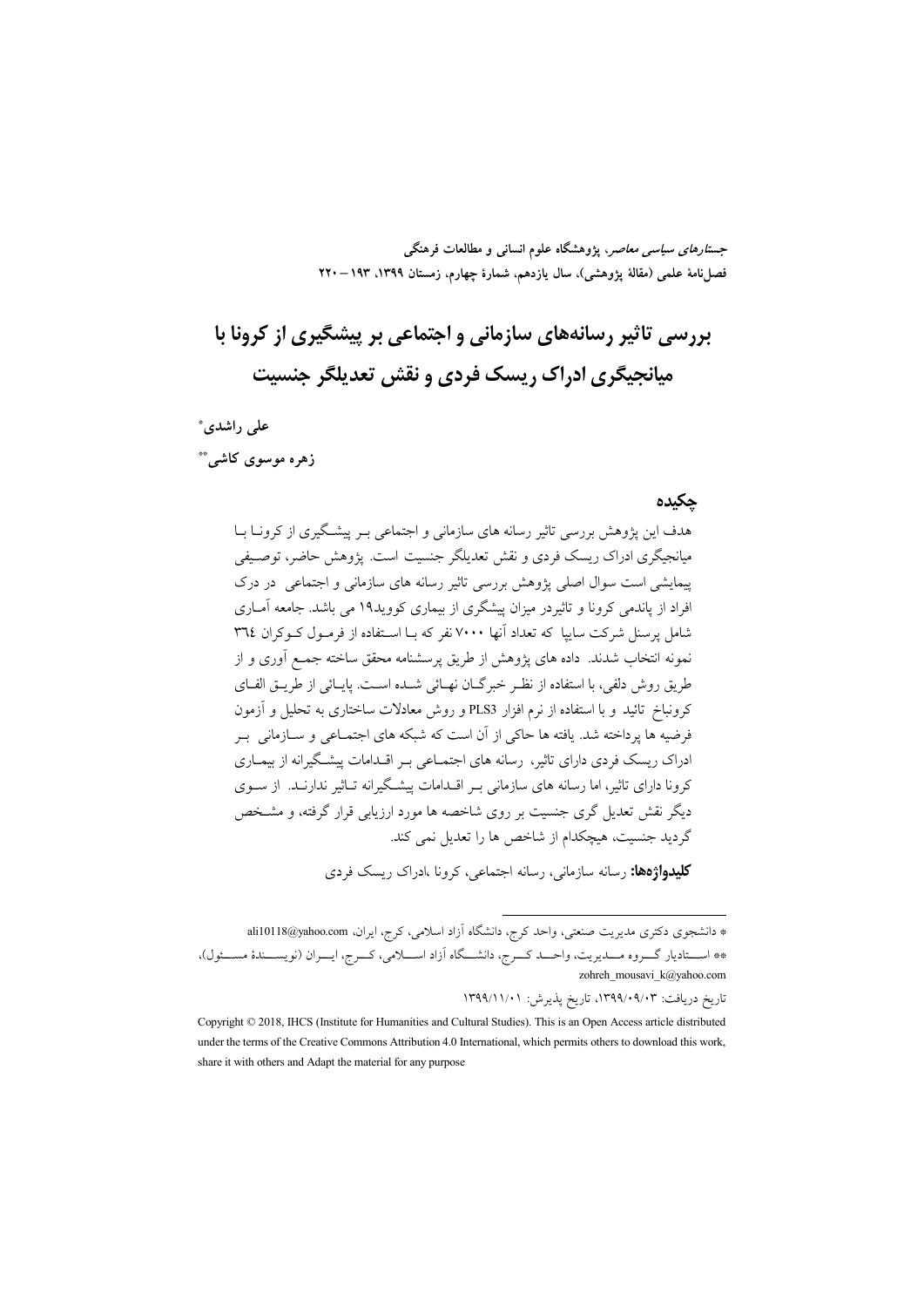#### 1. مقدمه

تهدیدات عمده بهداشت عمومی در طول ٥٠ سال گذشته رو بـه افـزایش اسـت. بـه طـور خاص، می توان به بیماری های عفونی مانند ایپدمی ایدز در اواخر دهه ۱۹۷۰ و به دنبـال آن سندرم شدید تنفسی حاد(Sars-Cov) در آسیا (۲۰۰۲–۲۰۰۳)، همه گیــری HINI در سراســر جهـان در سـال ۲۰۰۹، سـندرم تنفسـي خاورميانــه(MERS-COV) در عربسـتان ســعودي (۲۰۱۲)، ظهور مجدد ویروس ابـولا در آفریقـا (۲۰۱٤)، و ویـروس Zika در سـال ۲۰۱٦ و اخیرا کوید ۱۹ در کل جهان اشاره نمود. بیماریهای همه گیر ویروسی- عفونی یک چـالش بزرگ در قرن بیست و یکم هستند. در سالهای اخیـر، شـیوع بیمـاری ابـولاو سـندرم تنفسـی خاورمیانه منجر به خسارات زیادی به جوامع از نظر سلامت و اقتصاد شده انـــد(khaled 2016). براساس گزارش سازمان جهانی بهداشت، کوید در ۳۰ دسامبر 2019 در شـهر ووهــان کشــور چین شروع شد و به سرعت افراد زیادی از مردم این کشور را درگیر خود کرد. این ســازمان در 30ڑانویه سال 2020از کرونا به عنوان یک نگرانی جهانی نام بـرد کـه کنتـرل آن نیازمنـد یـک واكنش بين المللي هماهنگ است. اين ويروس ناشـناخته و جديـد توانسـت جهـان پيشـرفته کنونی با تمام فنّاوریهای فوق بشری را تهدید کند. چنانکه بعد از گذشت تقریباً دو ماه از شـیوع كرونا( 20 فوريه2020 ) كشور چين گزارش كرد كه3465 نفر در اين كشور بـه ايـن بيمـاري مىتلا شدە اند.

این افزایش قابل توجه در بیماریهای عفونی، باعث شده تا کشورهای مختلف بـا چـالش های بسیاری مواجه شوند. بدین منظور مقامات بهداشت عمومی در سـطوح محلـی، ملـی و جهانی فعالیت می کنند تا در زمان مناسب اقدام صحیح انجـام دهنـد. پـرداختن بـه چنـین چالش هایی در عصر فناوری اطلاعات(Information Technology) خواستار استفاده مؤثر از پیشرفت فن اَوری های جدید و رویکردهای کشف، ردیابی، گــزارش دهــی، پــیش بینــی و بهبود سیستم های اخطار اولیه و پاسخ مناسب است (Milinovich 2014).

امروزه رسانه های دیجیتال و فناوری ارتباطات نقش مهمی در یرداختن به عمـده مسـائل بهداشت عمومي و توسعه دارند. در حال حاضر قـدرت جهـاني رسـانه هـاي ديجيتـالي در تحول بخش های مختلف جامعه به ویژه ارائه خدمات بهداشت عمومی به رسمیت شـناخته شده است. رسانه های اجتماعی، انقلابی را در نحوه افشای نگرانی های مربوط بـه ســلامت شخصی افراد و بیان عقاید درمـورد موضـوعات بحـث برانگیـز بهداشـت عمـومی ( Suggs 2012b) ایجاد کرده و به یک بستر مهم برای مباحث مربوط به علم و سلامت بـدون زمـان و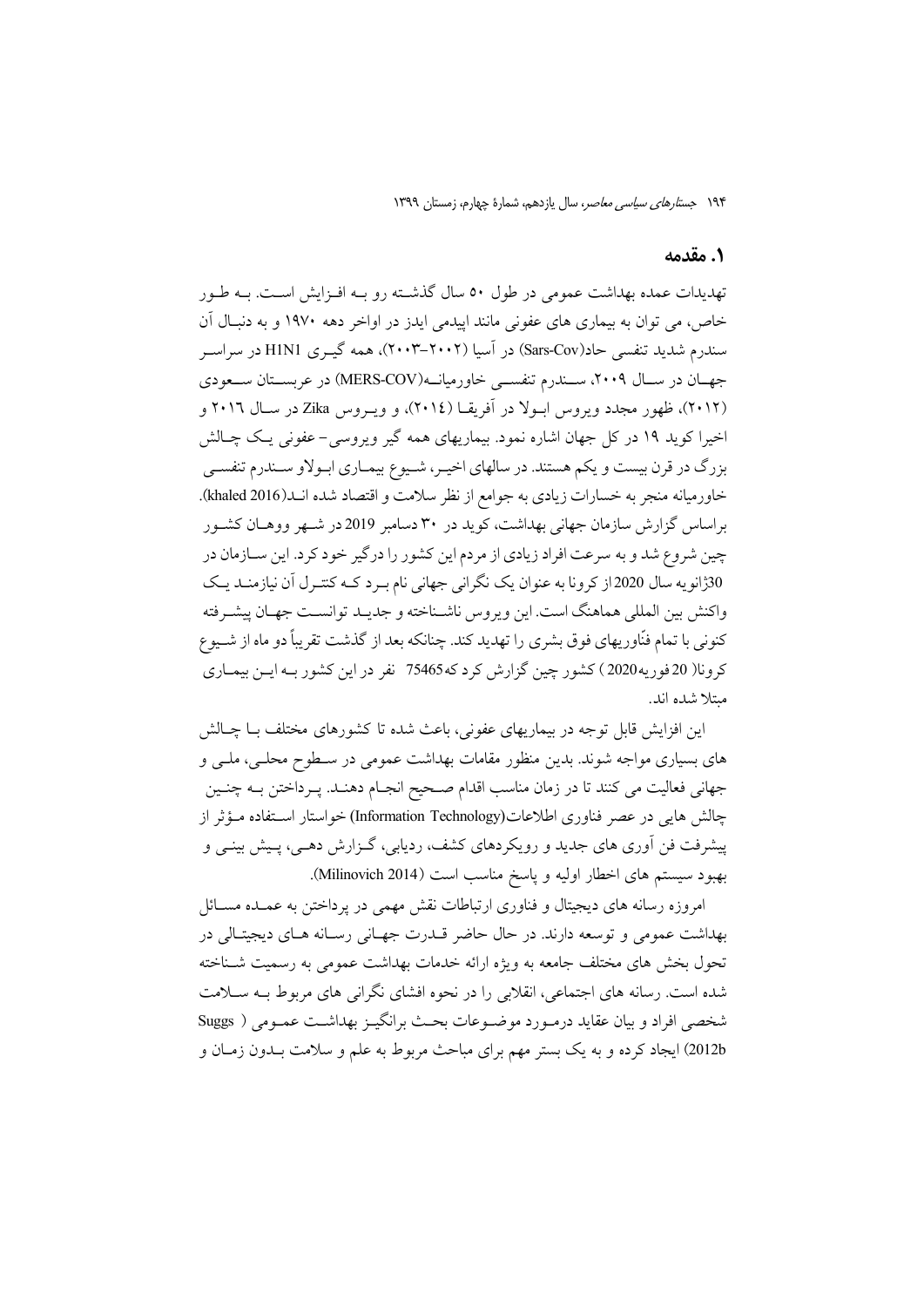مکان تبدیل شده اند.Social Media)SM) فن آوری های واسطه رایانه ای هستند که ایجـاد و به اشتراک گذاری اطلاعات، ایده ها، علایــق شــغلی و ســایر شــکل هــای بیــان را از طریــق جوامع و شبکه های مجازی امکان پذیر می سازند. (Obar 2015)

در ایران، ٤٥.٤١ میلیون نفر کاربر تلفن همراه هوشــمند بــرای برقــراری ارتبــاط در ســال ۲۰۱۹ به برنامه های پیام رسان دسترسی داشتند (Statista.com 2019)

مشارکت و تعامل برای دستیابی به اهداف بهداشتی مقرون به صـرفه و پایــدار ضــروری است. مردم ً معمولاً به صورت آنلاین هستند و اطلاعات در مورد موضـوعات اجتمــاعی را از طریق SM دریافت می کنند. در دسترس بودن دستگاه ها و سیستم عامـل هـای دیجیتـال نيز باعث شده است تا مؤسسات مختلف توسعه، طيـف وسـيعي از مـداخلات SM را بـراي تغییر اجتماعی و رفتاری طراحی و پیاده سازی کنند. (Fayoyin 2016)

از سوی دیگر سازمان ها جهت جلـوگیری از آسـیب هـای اقتصـادی ناشـی از چنـین رويدادهايي اقدام به تهيه رسانه هاي سازماني مي نماينـد. در ايــن رســانه هــا اغلــب اوقــات تشکیلات سازمان عادت دارند در نشریاتشان از خود تعریف و تمجید کننـد و بــا ایــن کــار ارزش واقعی خود را از بین ببرند. درحالی که به جای این نشـریات پرطمطـراق مـی تواننـد روزنامه، مجله و یا خبرنامه هایی جایگزین شوند که از لحاظ نوشتاری وطراحـی در بهتـرین سطح ممكن باشند.

ارتباط گران یک سازمان معمـولاً از تکنیـک هـای گفتـاری، نوشـتاری و دیـداری و یـا ترکیبی ازهمه آنها در جهت نیل به اهداف خود بهره می جویند و پیام های خود را از طریــق رسانه هائي به عموم افراد مورد نظر منتقل مي كنند كه بعضاً تحت كنترل مديران قرار دارنــد. در این حالت ارتباط گران در ارائه اطلاعات و اخبار خود جانب احتباط را در په کبار گیری برخی عناصر خبری مانند چه، چگونه، چه وقت و چه کسبی رعایت مبی کننید. البتیه این روند همیشه به این منوال نیست، زیرا برخی ازرسانه های سازمانی وجود دارند که به مـوارد فوق توجه خاصی نشان می دهند و از آزادی عمل بیشتری برخوردارند. دراین راستا ارتبـاط گران موفق که همواره ضرورت سازگاری رسانه با پیام و مخاطب را مـدنظر دارنـد، بــه ایــن نکته واقفند که دراین کارکرد، تسلط و آگاهی آن ها از تغییرات چشــمگیر در فنــاوری هــای ارتباطي، رسانه ها و نيازهاي اطلاعاتي مخاطبان درعصر اطلاعات از اهميت فـوق العــاده اي بر خوردار است.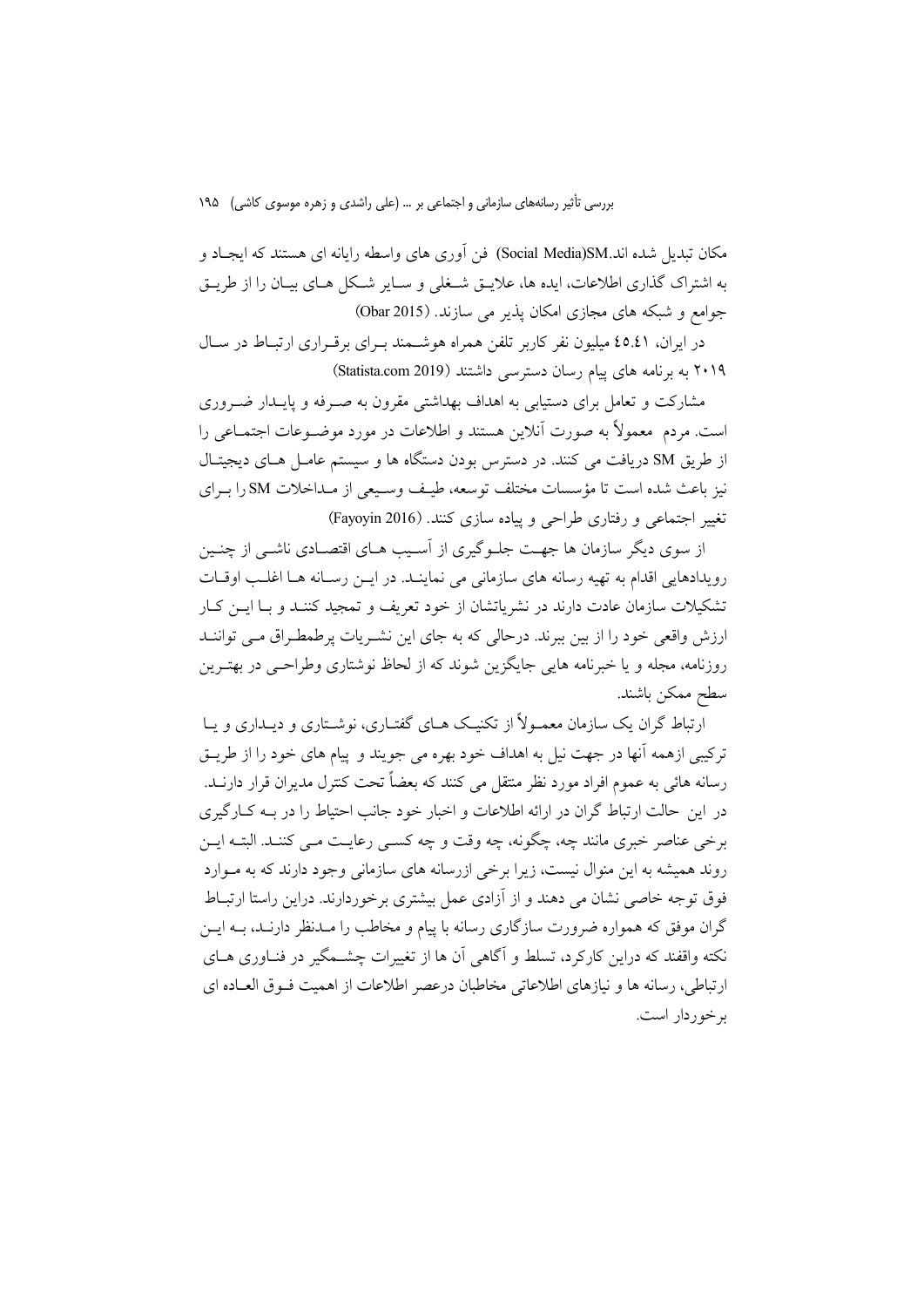در حالی که توجه بیشتری به نقش رسانه ها در هنگام شیوع بیماری هـای عفـونی شــده است، اما در مورد مکانیسم های اساسی که استفاده از رسانه هـا بـر ادراک ریسـک فـردی و رفتارهای پیشگیرانه در طی چنین شیوع هایی تأثیر می گذارد، اطلاعـات کمـی وجـود دارد. علاوه براین ً در مورد اندازه گیری نقش SM و OM در پیشگیری از بیماری کرونا مطالعــات بسیار کمی وجود دارد، اگرچه اندازه گیری این نقش می تواند بـه طراحـی اسـتراتژی هــای مناسب ارتباطی برای مـردم و تقویـت درک جامعـه از برنامـه هـای پیشـگیری کمـک کنـد (Onnela 2016). بر اين اساس تحقيق حاضر با هدف بررسي تـاثير رسـانه هـاي سـازماني و اجتماعی بر پیشگیری از کرونا با میانجیگری ادراک ریسک فردی و نقش تعـدیلگر جنسـیت انجام می شود .

#### ٢. پيشينهٔ تحقيق

۱.۲ تأثیر قرار گرفتن در معرض رسانه ها به منظور ادراک ریسک فردی از مدتها قبل رسانه های جمعی به عنوان یکی از عناصر مهـم بـه منظـور اطـلاع رسـانی در درک مخاطرات در نظر گرفته می شدند(Snyder 1995)، به ویژه هنگامی کـه افــراد تجربــه و دانش لازم در مورد خطرات موضوعی که برای اولین بار اتفاق افتاده است را جهت ســلامتی خود ندارند. به عنوان مثال، در هنگام شیوع بیماری عفونی، برای کسب اطلاعات بیشـتر در مورد خطرات به رسانه های جمعی اعتماد مـی کننـد. (150 oh) مطالعـات قبلـی نشـان داده است که رسانه ها می توانند به طـور قابـل ملاحظـه ای روی درک عمـومی از موضـوعات خطرناک مانند آنفولانزای H1N1 (015 Oh)، آنفولانزای مرغی (Fung 2011) یــا آنســفالوپاتـی اسفنجي گاو (Paek 2016) تاثير بگذارند.

افراد در مورد خطر از طریق رسانه ها می آموزند که نه تنها پیام هـای خطـر را دریافـت، بلکه مسائل ریسک را نیز برایشان تفسیر می کند. اطلاعات ریسک به روشــی پــردازش مــی شود که باعث کاهش خطر می شود و به نوبه خود بـر درک خطـر افـراد تــأثیر مــی گــذارد (Chong 2018). به عنوان مثال، پوشش رسانه ای از شیوع بیمـاری هـای عفـونی مـی توانــد ادراک خطر عمومی از این بیماری را تقویت یا افزایش دهد (Ali 2019).

در توضیح تأثیر رسانه بر ادراک ریسک، رسانه هــا مــی تواننــد بــر درک عمــوم مــردم از خطرات تأثیر بگذارند، هنگامی که رسانه ها احساسات خود را از طریق نمایش های واضـح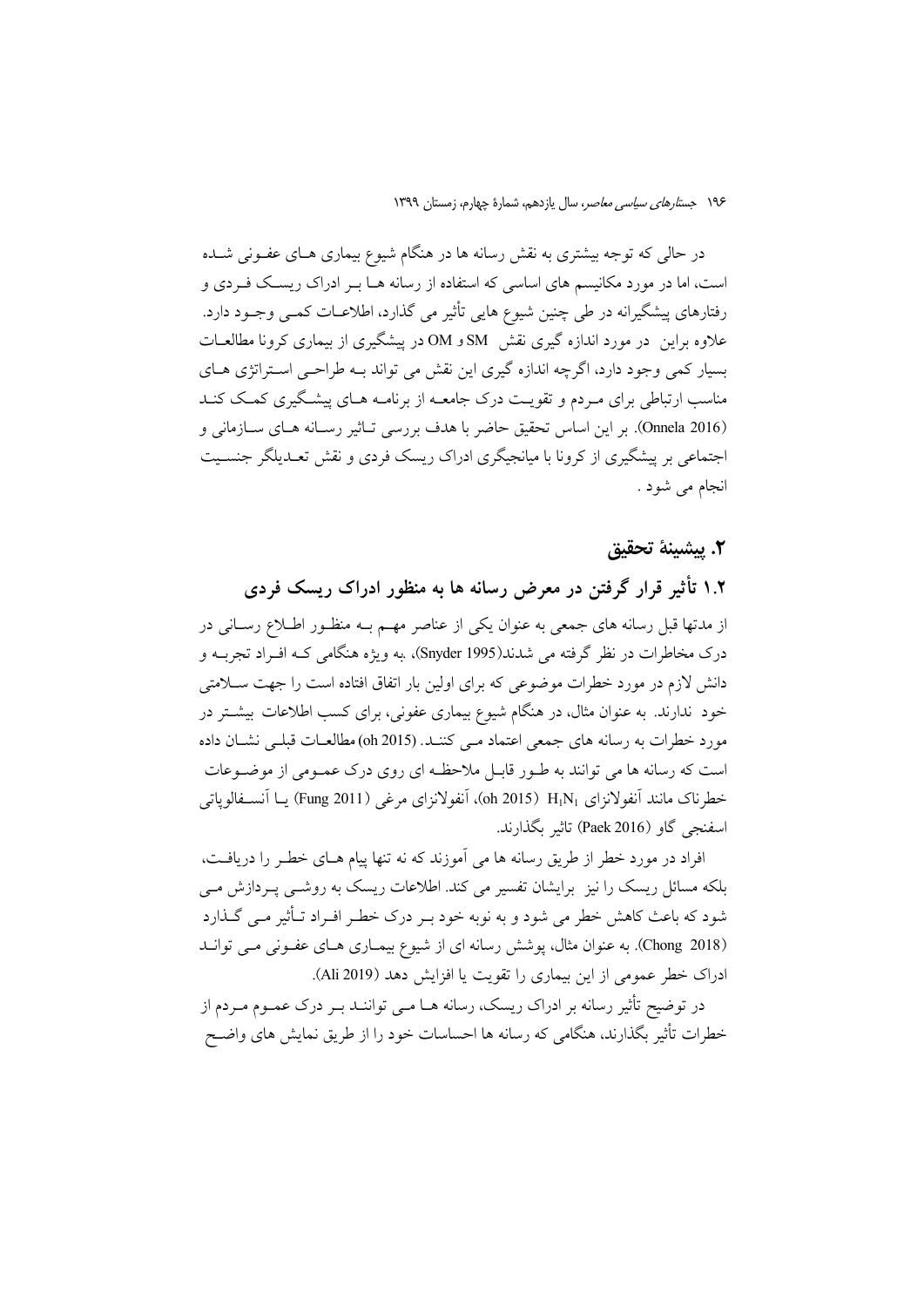از مسائل مربوط به خطر ارائــه مــي نماينــد (Snyder 1995). احساســات مربــوط بــه خــود، احساساتی زودگذر هستند که از افکار مربـوط بـه زنـدگی و خـود فـرد ناشـی مـی شـوند  $(Dunlop 2008)$ 

انتشار اطلاعات می تواند به شدت در رفتار افراد تأثیر بگذارد و عملک د متقابـــل اعمــال شده توسط دولت ها را تغییر دهد. از این نظر، مدل هایی برای پیش بینی شـیوع ویـروس و همچنین شروع به پاسخگویی رفتاری مردم با توجه به مداخلات بهداشت عمومی و پویـایی (رتباطات می کنند. ( Viboud 2019; Louis 2019; Shaman 2013)

سیستم عامل های رسانه های اجتماعی ماننـد یوتیـوب و تـوئیتر دسترسـی مسـتقیم بـه محتوای بی سابقه ای را فراهم می کنند و ممکن است شایعات و اطلاعـات مشـکوک را بــا در نظر گرفتن ترجیحات و نگرشهای کاربران، الگوریتم ها و واسطه ســازی و تســهیل ارتقــا محتوا و در نتيجه گسترش اطلاعات تقويت كنند ( Kulshrestha 2017) اين تغيير الگو عميقـا بر ساخت ادراكات اجتماعي ( Schmidt 2017) و قالب بندي روايت ها، در سياست گذاري، ارتباطات سياسي و همچنين تحـول در بحـث عمـومي ( Starnini 2016; Schmidt 2018) بـه ويژه هنگامي كه موضوعات بحث برانگيز هستند تأثير مي گـذارد ( Del Vicario 2016a). در واقع، كاربران أنلاين تمايل دارند اطلاعاتي را بدست أورند كه مطابق با شـناخت خودشـان باشد و از سوی دیگر اطلاعات مخالف را نادیــده بگیرنــد ( Zollo 2017; Baronchelli 2018) بر این اساس گروه های قطبی را پیرامون روایت هـای مشـترک تشـکیل مـی دهنـد ( Del Vicario 2016b; Bail 2018). بعلاوه، وقتى قطبش زيـاد اسـت، اطلاعـات غلـط بـه راحتـي گسترش می يابد ( Del Vicario 2019; Wardle 2017) برخی از مطالعات اشاره می نماید ک اخبار جعلی و اطلاعات نادرست ممکن اسـت سـریعتر و گسـترده تـر از اخبـار مبتنــی بـر واقعيت يخش شوند ( Vosoughi 2018) با اين حال ، اين ممكن است مختص يك پلتفـرم باشد. تعريف "اخبار جعلي" ممكن است ناكافي باشد ، زيرا در سياسـت اغلـب زدن اخبــار مخالف را غيرقابل اعتماد يا جعلي مي دانند (Ruths 2019).

احساسات مربوط به خود مانند ترس یا عصبانیت می توانند به شدت اعتقـادات افـراد را در مورد چگونگی تأثیر خطرات بر آنها، که به عنوان درک خطر از سـطح شخصــی شــناخته می شوند، رفتارهای آنها را برای کنترل ریسک شکل دهند (Dunlop 2008; Paek 2016).

با بررسی مطالعات قبلی در مورد نقش احساسات خودمختار و ادراک ریســک فــردی در رابطه بین استفاده از رسانه ها، درک خطر و پیامدهای رفتاری، این مطالعه پیشـنهاد مـی کنـد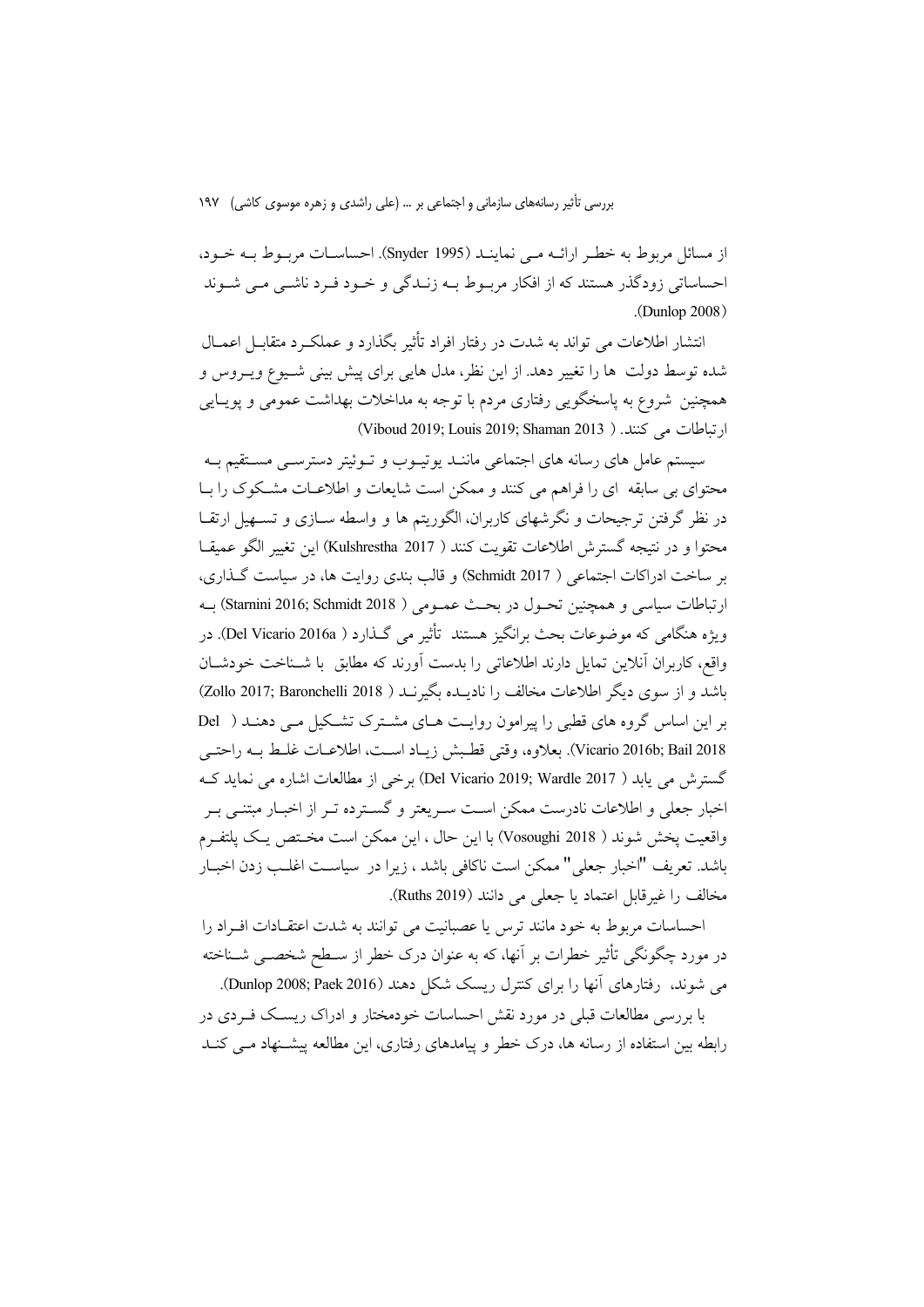که احساسات مربوط به خود با نحوه تأثیر استفاده از رسـانه هــای اجتمــاعی و ســازمانی در رابطه با تأثیرگذاری بر ادراک ریسک در سطح شخصی و رفتارهای پیشگیرانه مـرتبط اسـت. در یک بیماری عفونی اطلاعات مربوط به بحران بهداشت عمومی در رسانه هـای اجتمـاعی غالباً از نظر عاطفي ارائه مي شود (Do 2016). شيوع بيماري عفوني يک واقعه منفـي اسـت و منجر به تعداد زیادی عفونت و مرگ و میر غیرقابل پـیش بینــی مــی شــود (You 2017)، در چنین شرایطی، شیوع بیماری عفونی می تواند بیانگر نگرانسی هـای مـردم عـادی نسـبت بـه شيوع أن باشد، خصوصاً از طريق رسانه هاي اجتماعي (Ofoghi 2016). يـك مطالعــه جديــد نشان داد که ترس و عصبانیت به طور مداوم در توییت ها در حـین شـیوع ابـولا بیـان شـده است (Ofoghi 2016). این احتمال وجـود دارد کـه کـاربران رسـانه هـاي اجتمـاعي هنگـام دریافت و به اشتراک گذاری اطلاعات مرتبط با بیماری عفونی، در معرض محتـوای عــاطفی قرار بگیرند که نتیجه آن واکنش های شدید عاطفی است. تـرس و عصـبانیت دو احســاس برجسته در توييتر در هنگ|م شـيوع MERS بودنــد (Do 2016). در حــال حاضــر، در مــورد ادارک ریسک فردی در استفاده از رسانه های اجتماعی و سـازمانی، اطلاعـات کمـی وجـود دارد که نشان می دهد ادراک ریسک فردی و رفتارهای پیشگیرانه در هنگـام شـیوع بیمـاری عفونی و ویروسی می تواند تاثیر گذار باشد. بنابراین، ما بررسی می کنیم کـه ادراک ریسـک فردی ناشی از استفاده رسانه های اجتماعی و سازمانی در مورد یک بیماری عفونی بر انجـام رفتارهای پیشگیرانه مرتبط با این بیماری تأثیر می گذارد. یعنی:

> فرضیه ۱: شبکه های اجتماعی بر ادراک ریسک فردی دارای تاثیر معنا دار است فرضیه۲: رسانه های سازمانی بر ادراک ریسک فردی دارای تاثیر معنا دار است

> > ۲.۲ تاثیر رسانه های اجتماعی در پیشگیری از بیماری

تحولات در رسانه های دیجیتال نتایج قابل توجهی را در نقش SM در سطح جهان به همـراه آورده است (Fayoyin 2016). به دلیل شناخت جهـانی از قــدرت تحــول آميـز رســانه هــای ديجيتال، SM بدون توجه به جنسيت، تحصيلات، نژاد، وضعيت بهداشتي و يا دسترسبي بـه مراقبت های بهداشتی به طور گسترده ای توسط همه بخش های جامعه پذیرفته شـده اسـت (Fisher 2012; Shaw 2011). علاوه بر این، SM فرصت های بهتری را برای کباربران فبراهم كرده است تا كانال هاي ارتباطي را باز كنند و زنجيره ارزش محتوا را ايجاد نمايند. ( Roblek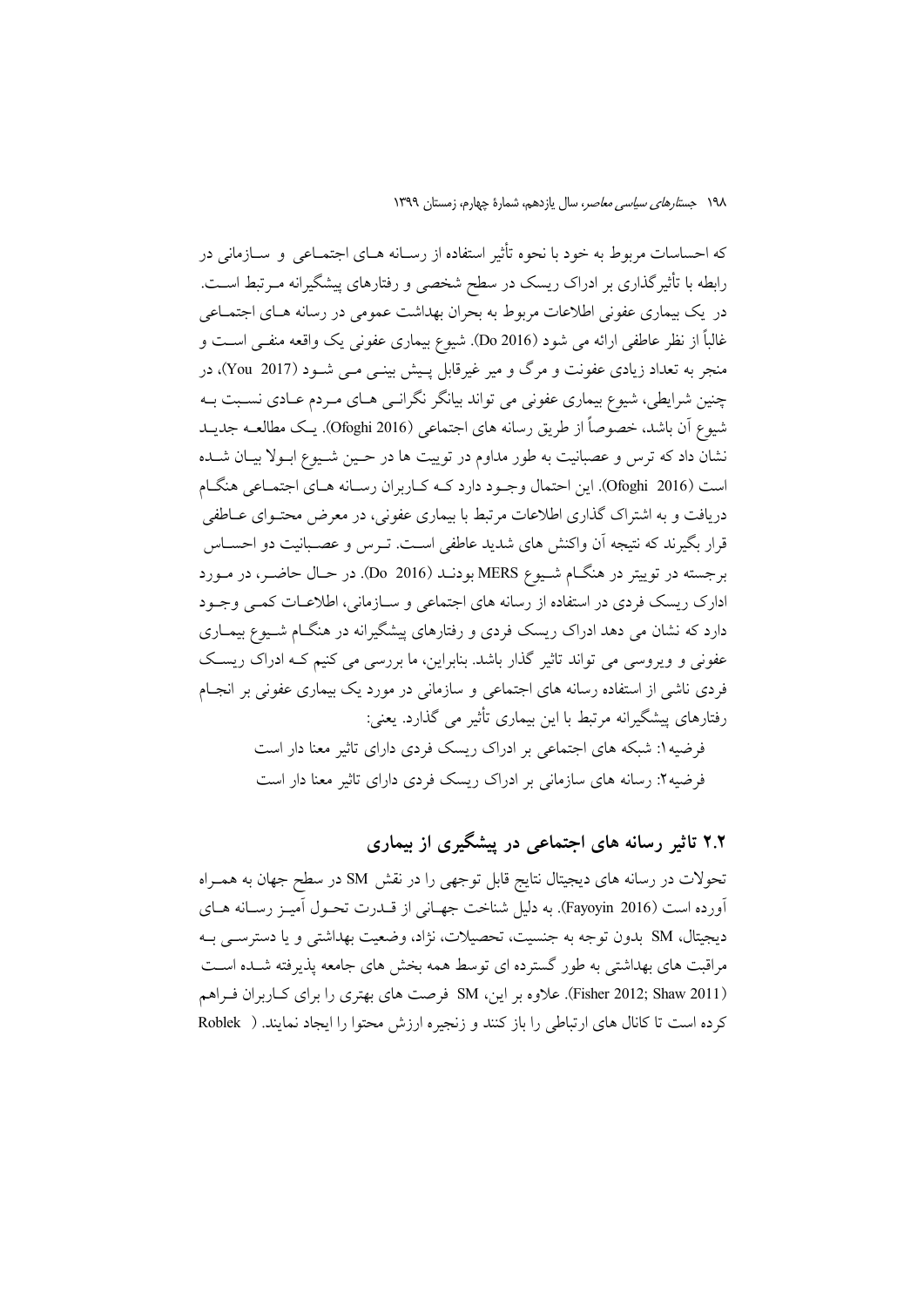2013) از دیدگاه سیستماتیک، SM، به عنوان یک کانال اطلاعات، تعامل بین مؤلفه هـای هـر سيستم را تسهيل نموده تا ارتباط راحت و ايجاد دانش مشترك انجام شود. (Holten 2011)

در حال حاضر، سایت های SM به طور فزاینده ای توسط مردم بـه عنـوان محلـی بـرای ابراز نگرانی های بهداشتی و بحث در مورد مسائل عمومی مـورد اسـتفاده قـرار مـی گیرنــد (Suggs 2012a; Ziebland 2012) و همچنین برای سواد بهداشتی و تلاش کلبی برای بهبود سلامت ضروری شده اند. نتایج مطالعات (Sathyamala 2005; Shaw 2011) نشـان داد کــه در زمان تغيير در محـيط جهـاني، Global Polio Eradication Initiative) GPEI) بايــد مجــدداً در مورد مديريت اقدامات قبلاً انجام شده انديشيده و سـعي در اولويـت قــرار دادن اّنهــا داشــته باشد. آنها باید چالش های موجود در ریشه کن کردن فلج اطفال را در سراسـر جهـان درک کنند و سعی نمایند نشان دهند که چگونه SM می تواند نقـش مهمـی در ارتباطـات جمعـی داشته باشد (Lahariya 2007). در طی سـالهای ۲۰۰۰–۲۰۰۷، هنـد و پاکسـتان تـلاش هـای زیادی برای ریشه کن کردن فلج اطفال انجام دادند (2010 Obregon) با این حـال، ابتکــارات صورت گرفته توسط دولتهای هر دو کشور نتوانستند بر کل جمعیت تاثیر بگذارنـد. امـا SM در هر دو کشور برای دستیابی به اهداف ریشه کن کردن فلج اطفال کمک شایانی نمـوده تـا این موارد به کل جمعیت انتقـال داده شـود (Chhabra 2012; Obregon 2010). کــه در مـورد الزامات کمک به ایجاد عاری از فلج اطفال در هند، افزایش سریع جمعیت، زیرساخت هـای ضعيف و ساير چالش ها بحث كرد.

(Yadav 2015) مشخص کردند که کارزارهای آگاهی نقش مهمی در از بـین بـردن فلـج اطفال دارند و ثابت کردند که آگاهی گسترده در مورد ماهیت پیشگیری قطره فلج اطفال مــی تواند منجر به "هندوستان بدون فلج اطفال" شود. (Rubin 2016) هنگــام توصــيف تجربيــات خود در پاسخ به سوالات مربوط به واکسن، اهمیت شبکه های اجتماعی را در یک کـارزار ملي واكسن فلج اطفال توضيح داد. در همان سال، Orr 2016) استدلال كرد كه چگونــه SM به بستر مهمی برای بحث در رابطه با موضوعات بهداشت عمومی تبدیل شده و توضـیح داد که چگونه مردم از طریق SM ماننـد فـیس بـوک، وبلاگهـا و تـوییتر بـه دانـش مربـوط بـه مشکلات مرتبط با سلامت دسترسی داشتند. به طور کلـی، SM در حـال حاضـر یـک بســتر پذیرفته شده برای به اشتراک گذاشتن اطلاعات مربوط به سلامتی و بحـث در مــورد مســائل عمدومي است (Cochi 2016; Fayoyin 2016; Siddique 2016; Onnela 2016). در نتيجـه فرضیه۳: رسانه های اجتماعی بر اقدامات پیشگیرانه از بیمـاری کرونـا دارای تـاثیر معنـا دار است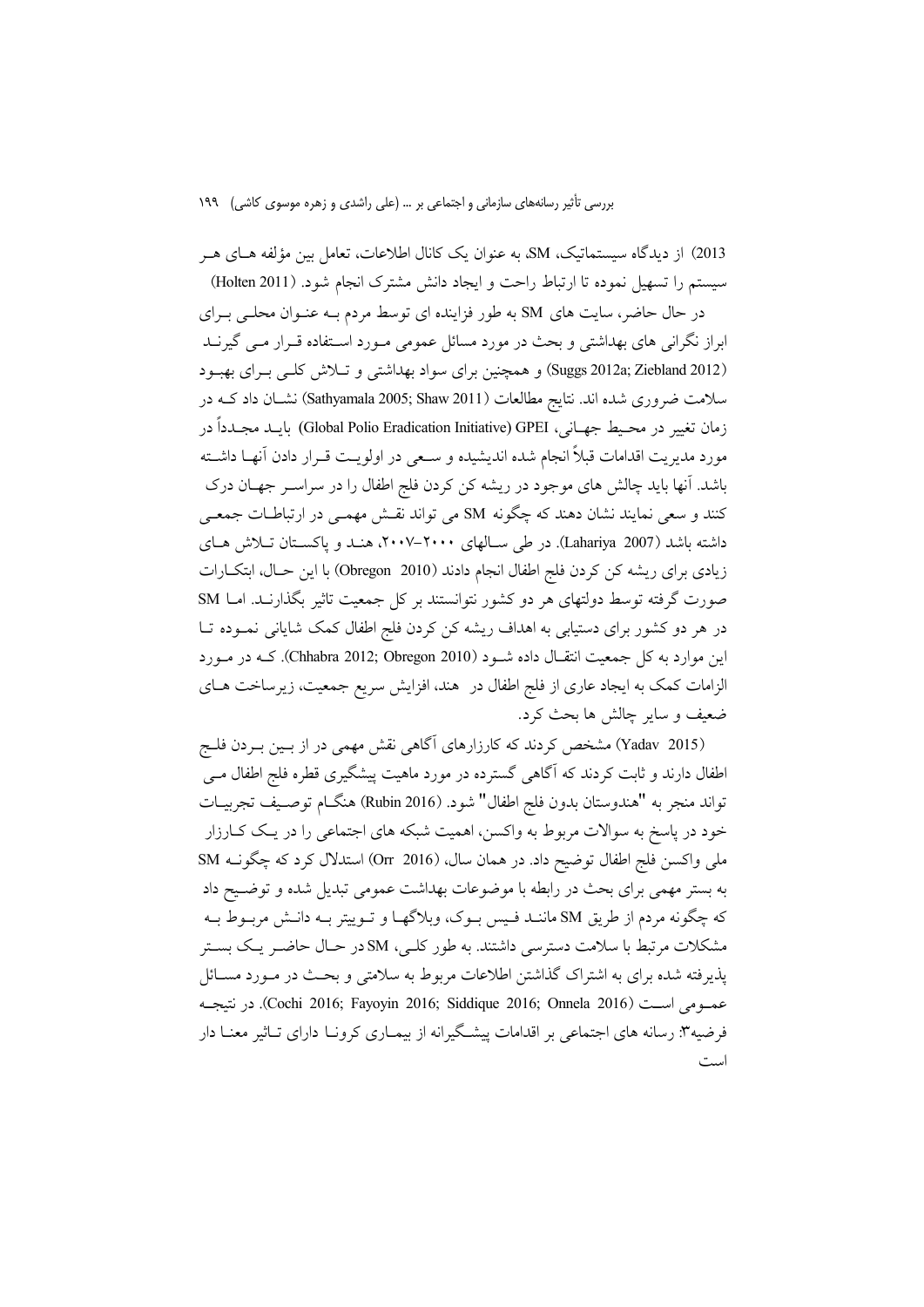### ۳.۲ تاثیر رسانه های سازمانی در پیشگیری از بیماری

سازمان بهداشت جهانی (WHO) شیوع ویروس SARS-CoV-2 (که در ابتـدا بــا نــام ۲۰۱۹– nCoV شناخته می شد) را به عنوان یک تهدید شدید جهانی شناسایی کـرد ( Quattrociocchi .(2017 همانطور که قبلاً در سال ۲۰۱۷ توسط گـزارش خطـر جهـاني مجمـع جهـاني مهـم تحقیقاتی تعیین چگونگی جستجوی افراد برای اطلاعات و تأثیر این اطلاعــات بــر رفتــار و تصميمات آنها است ( Sharot 2020)، به ويـژه هنگـامي كـه نحـوه اطـلاع رسـاني اخبـار و گزارش آن می تواند نوع استفاده از آن را تغییر دهد. ایپدمی COVID-19 تیز تحت تأثیر ایــن محيط اطلاعاتي مي باشد.اقتصاد پيش بيني شده بود، خطرات جهاني به هم پيوسـته هســتند. به ویژه در مورد اییدمی COVID-19 (عفونی) بیماری ناشــی از ویــروس کرونــا انســانی کــه اخیراً کشف شده است نشان دهنده نقش حیاتی اطلاعات در استفاده از یـک چرخــه اخبــار غير مستقيم است.

اصطلاح (Accessed:2010-09-30) (Zarocostas 2020) infodemic( Accessed:2010-09-30)بر اي ترسيم خطرات يديده هاي اطلاعات غلط در طول ملديريت شيوع ويروس ( Mendoza 2010; Starbird 2014) ابداع شده است، زيرا حتى مى توانـد بـا افـزايش و ياسـخگويى اجتمـاعى بـه رونـد اییدمی سرعت ببخشد (Louis 2019) به عنـوان نمونـه، CNN اخیـراً شـایعه ای را در مـورد احتمالی قفل شدن در لومباردی (منطقه ای در شمال ایتالیا) از بـروز همــه گیـری پیشـگویی كرده و اخبار را ساعاتي قبل از اعلام خبر نخست وزير ايتاليا منتشر كـرده اسـت. در نتيجــه ، مردم بیش از حد به قطارها و فرودگاهها هجوم برده تا از لومباردی بـه منـاطق جنـوبی فـرار كنند قبل از اين كه مسيرها بسته شود و باعث شد تا ابتكار عمل دولت با هدف مهار اييــدمى و افزایش احتمال سرایت را مختل کرد. بنابراین، یک چالش مهم تحقیقاتی تعیـین چگـونگی جستجوى اطلاعات توسط افراد و تأثير ايــن اطلاعــات بــر تصــميمات و رفتــار آنهــا اســت (Sharot 2020)، به ویژه هنگامی که نحوه ارایه و گزارش خبر بـر نحـوه مصـرف و تصــمیم گیری تاثیر گذار می باشد. که این موضوع در مورد اپیدمی COVID-19 نیز وجود داشته و تحت تأثير اين محيط اطلاعاتي مي باشد.

یکی از مواردی که در زمینه اطلاع رسانی استفاده می گـردد رسـانه هـای سـازمانی مـی باشند که اطلاعات آن می تواند بر رفتار افراد تاثیر گذار باشد در این مقاله بـه بررســی تــاثیر رسانه های سازمانی نیز پرداخته می شود که به شرح ذیل ارایه می گردد.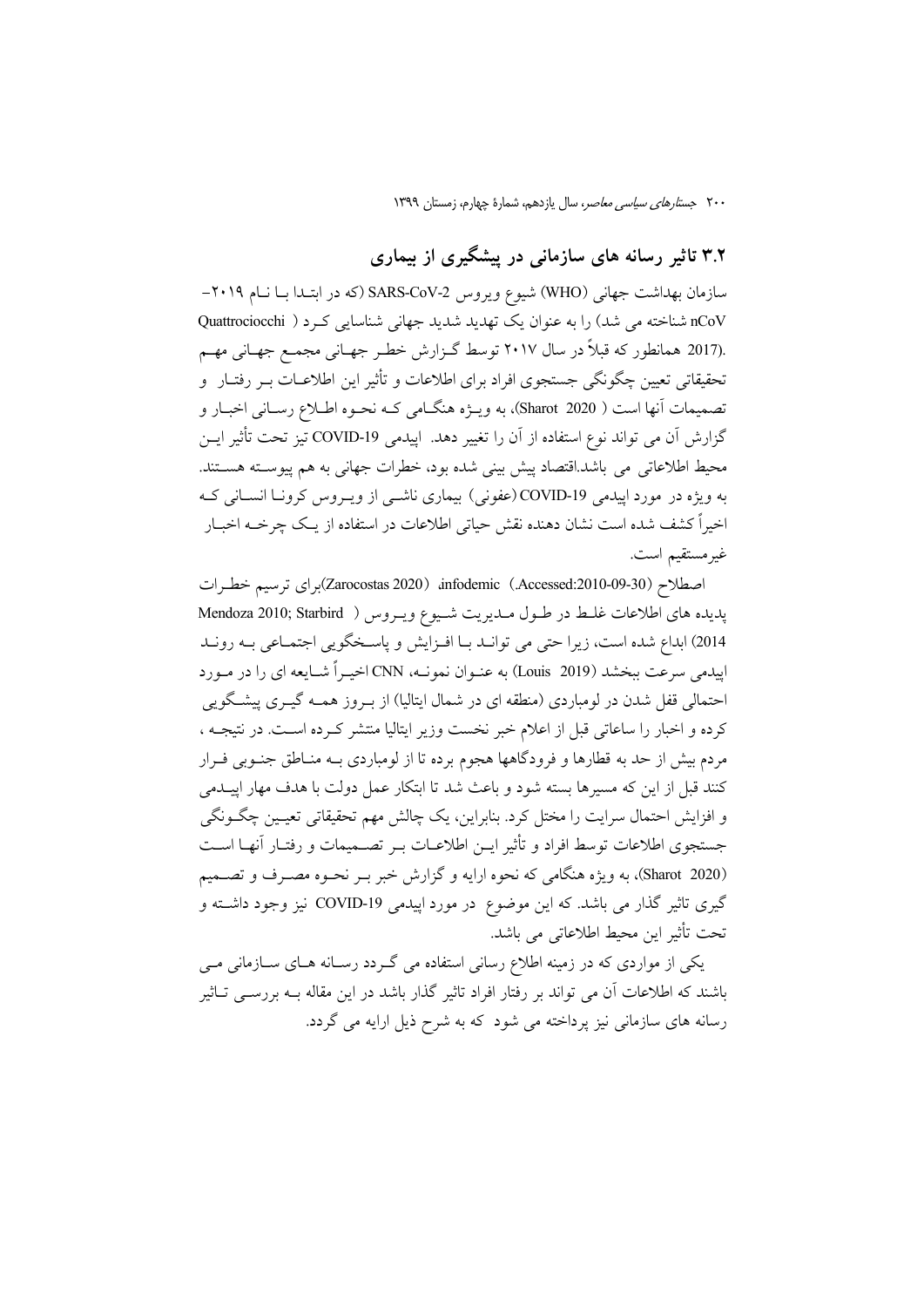فرضیه ٤: رسانه های سازمانی بر اقدامات پیشگیرانه از بیماری کرونا دارای تـاثیر معنــا دار است

از سوی دیگر با عنایت به پیشینه ارائه شده به بررسی ادراک ریسک فـردی بـر اقــدامات پیشگیرانه از بیماری کرونا و همچنین نقش جنسیت در ادراک ریسک فـردی پرداختــه مـی شود تا مشخص شود که آیا جنسیت در ادراک ریسک هـای بیمـاری کرونـا تـاثیر دارد یـا خبر؟ در نتيجه:

فرضیه0: ادراک ریسک فردی بر اقدامات پیشگیرانه از بیماری کرونا دارای تاثیر معنـا دار است

> فرضیه٦: فاکتور جنسیت نقش تعدیلگر در ادراک ریسک فردی دارد . فرضيه٧: فاكتور جنسيت نقش تعديلگر در اقدامات پيشگيرانه دارد.

با توجه به پیشینه پژوهش و مطالعات انجام شده و همچنین بررسی انجـام شــده توســط خبرگان دانشگاهی با هدف تعدیل و تصدیق مدل پژوهش، مدل نهـایی مطـابق بـا شـكل ۱ ترسیم می گردد.



شکل ۱. مدل مفهومی یژوهش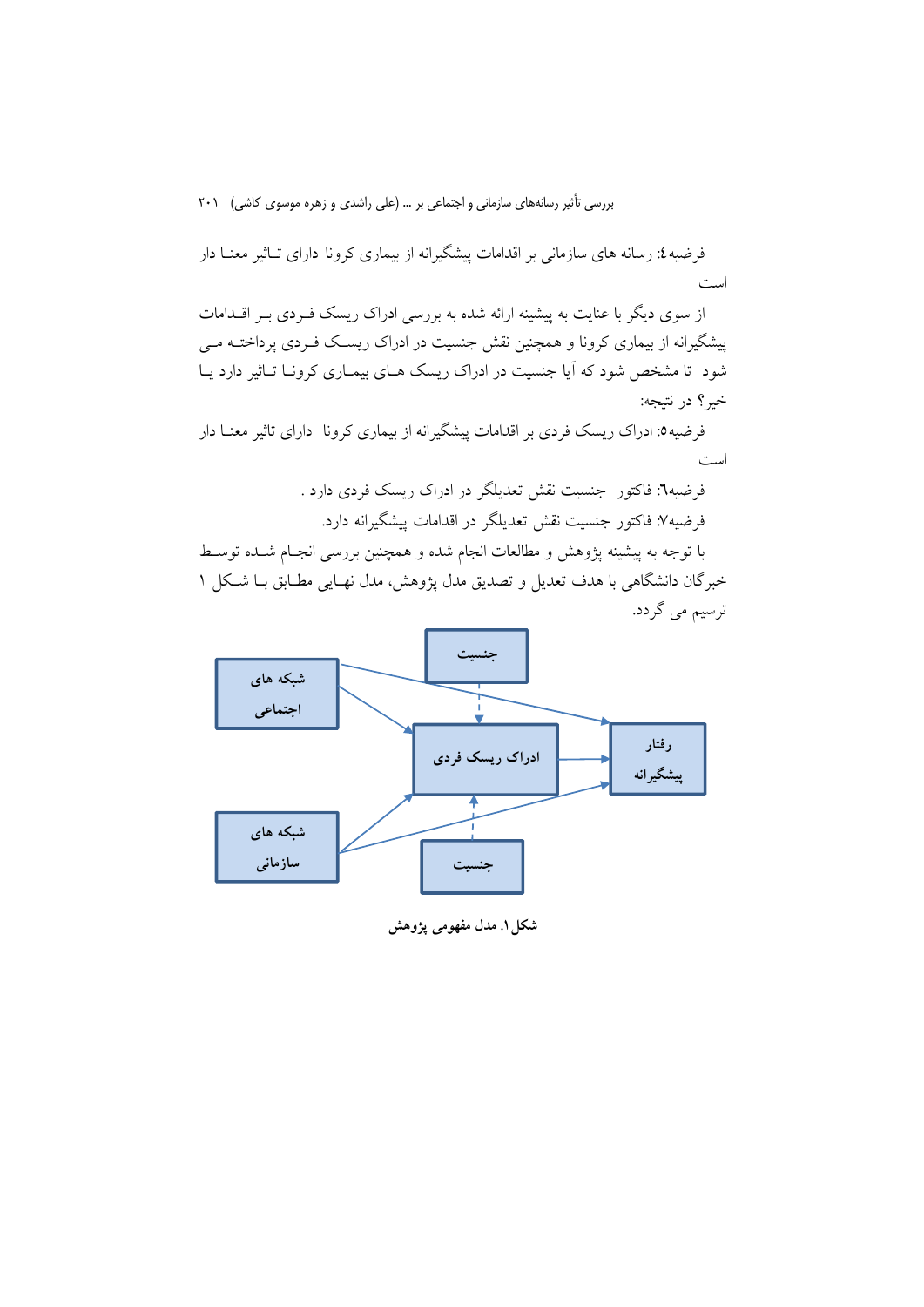## 3. روش شناسی

### ۱.۳ جامعه و نمونه آماری

ما در تیر ماه سال ۱۳۹۹ در جریان شیوع کرونا یک نظرسنجی آنلاین از گروه خودروسـازی سايپا انجام داديم. داده ها از طريــق پرسشــنامه بصــورت الكترونيكــي جمــع اَورى شــد. بــر اساس فرمول کوکران و با عنایت به تعداد پرسنل گروه خودروسازی سایپا که ۷۰۰۰ نفر مـی تجزیه و تحلیل داده های آماری با استفاده از نرم افزارهای SPSS و SmartPLS انجام گرفت.

همانطور که توضیح داده شد ابزار مورد استفاده در این پژوهش پرسشنامه بوده کـه یکـی از جدایی ناپذیرترین و محوری ترین بخشهای تحقیق است. ابـزار مطالعـه بـه پـنج قســمت اصلي تقسيم شد: بخش ١، توصيفي. اين بخش مشخصـات نماينـدگان ياسـخ دهنـده ماننـد سن، جنسیت، سمت سازمانی و غیره را مشخص مـی کنـد. بخـش ۲، بـرای ارزیـابی قـرار گرفتن شرکت کنندگان در معرض خطر مربوط به کرونا از طریق رسـانه هـای اجتمـاعی در حین شیوع کرونا با تعداد ١٤ سوال، بخش ٣، ارزیـابی قـرار گـرفتن شـرکت کننـدگان در معرض خطر مربوط به كرونا از طريق رسانه هاى سازمانى در حين شيوع كرونا با ٩ سـوال ، بخش ٤ ادارک ریسک فردی با ٩ سوال، بخش ٥ رفتارهای پیشگیرانه را ارزیابی کـردیم کـه در آن از پاسخ دهندگان سؤال می شد که از زمان تأیید اولین بیمار کرونا ، چه تعـداد مکــرر درگیر رفتارهای پیشگیرانه هستند.

مطابق با الگوی تحقیـق، پرسشــنامه بـرای اطمینــان از پاسـخ هــای بــی طرفانــه شــرکت کنندگان طراحی شده است. این پرسشـنامه مقیـاس پـنج امتیـازی لیکـرت اسـت، از کــاملاً مخالف تا کاملاً موافق، با ارزش ١–9؛ یک کمتـرین و پـنج بـالاترین اسـت. کــه میـانگین و انحراف معیار شاخص ها به شرح جدول ۱ آمده است.

| انحراف معيار        | ميانگين | شاخص                                         |
|---------------------|---------|----------------------------------------------|
| .9V                 | ٣٦      | قرار گرفتن در معرض اطلاعات رسانه هاي اجتماعي |
| .91                 | ۸ه.۳    | قرار گرفتن در معرض اطلاعات رسانه های سازمانی |
| $\frac{1}{2}$       | ۲.۱٤    | ادراک ریسک فردی                              |
| $\cdot \mathcal{N}$ | 2.1     | رفتارهاي پيشگيرانه                           |

جدول ۱. میانگین و انحراف معیار شاخص ها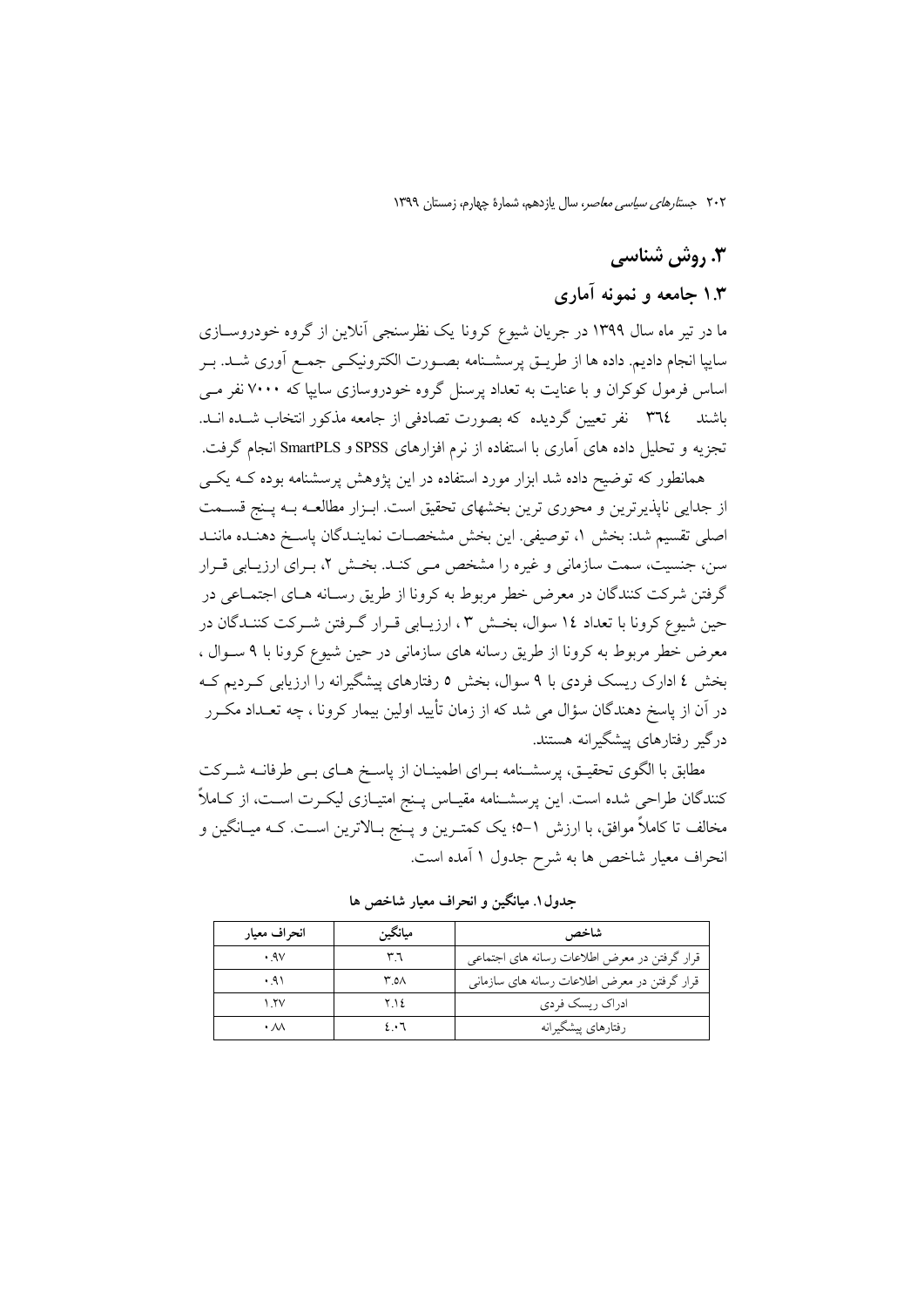پژوهش حاضر با توجه به ماهیت آن از نوع تحقیقات کـاربردی اسـت. و از نظـر روش توصیفی پیمایشی می باشد. چهـارچوب نظـری و پیشـینه پــژوهش از راه قیاســی، و جمــع آوری داده ها و نتیجه نهایی برای آزمون رد یا پذیرش فرضیه ها از راه استقرایی و از طریـق پرسشنامه انجام می شود. با توجـه بـه اینکـه ایــن پــژوهش در محـيط واقعــي يعنــي گــروه خودروسازی ساییا انجام شده است جز تحقیقات میدانی بـه شــمار مــی آیــد. کــه بصــورت پیمایشی در دو بخش مطالعات کتابخانه ای و میدانی مطابق با شکل ۲ انجام شده است.



شکل ۲. روش شناسی پژوهش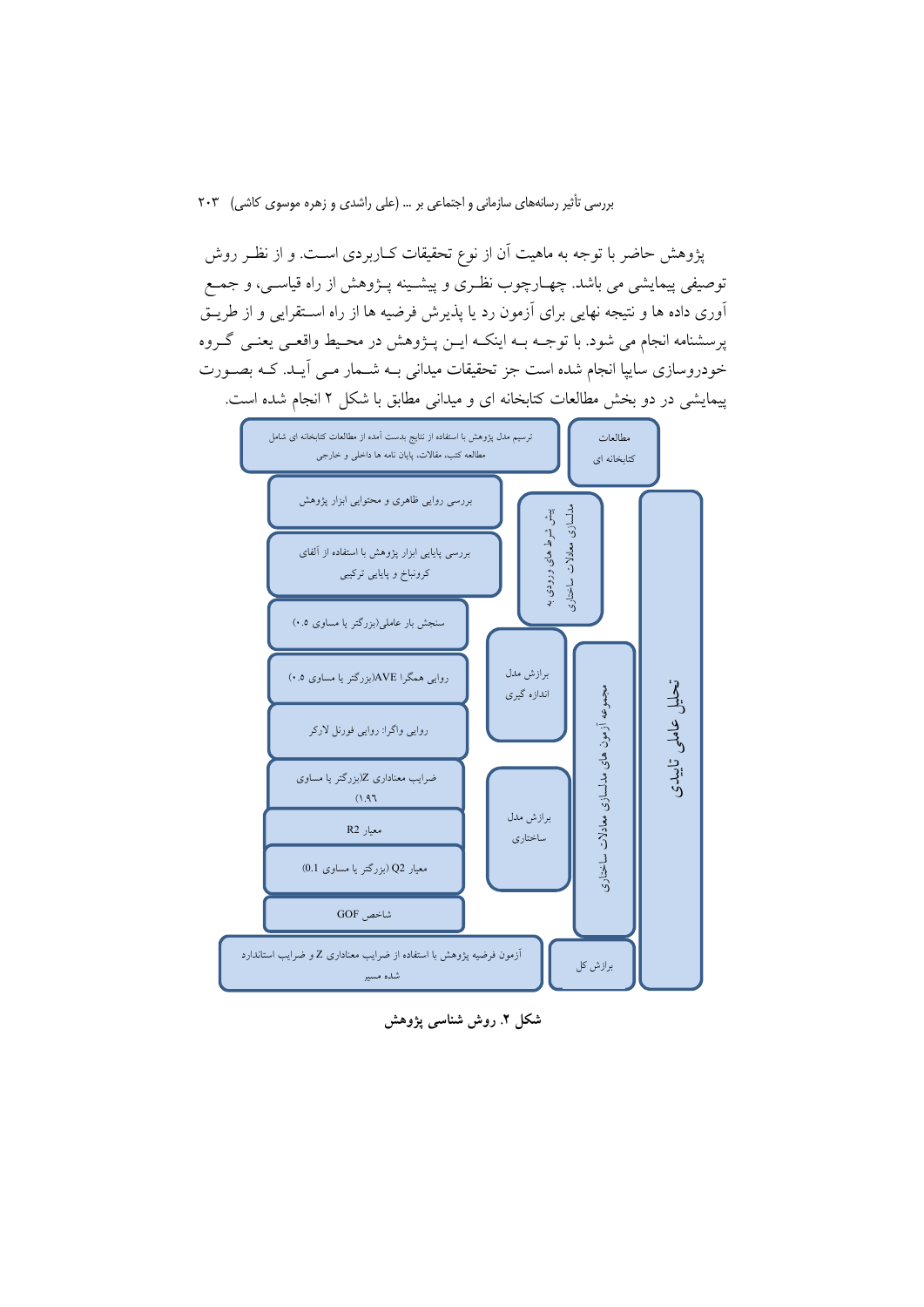مطابق با شکل ۲، بخش اول، مطالعات کتابخانه ای، شامل بررسی پیشینه پژوهش، مطالعــه کتب، مقالات و پایان نامه های داخلی و خبارجی و استفاده از نظیرات کارشناسیان جهت استخراج، جرح و تعدیل شاخص ها و تایید چـارچوب مفهـومی پیشـنهادی و بخـش دوم، مطالعات میدانی است. در هممین راستا از پرسشـنامه محقـق سـاخته اسـتفاده شـده اسـت یرسشنامه شامل ٤ بعد با مجموع سوال ( قرار گرفتن در معرض رسانه هـای اجتمـاعی: ١٤ سوال، قرار گرفتن در معرض رسانه های سازمانی: ۹ سوال، ادراک ریسک فـردی: ۹ سـوال، رفتارهای پیشگیرانه: ۱۱ سوال طراحی شده که روایی ظاهری و محتوای آن بر مبنای ادبیـات یژوهش و مظرات خبرگان دانشگاه به تاییـد رسـیده اسـت. جهـت پـیش آزمـون و روایـی سوالات محقق ساخته، از روش دلفی استفاده کرده و پرسشنامه طراحی شـده در اختیـار ١٤ نفر از اساتید و متخصصین این حوزه که سابقه کاری بالای ۱۵ سال داشته اند قرار گرفت و در نهایت پس از سه بار رفت و برگشت و به طریق روش دلفی روایی صـوری و محتـوایی یرسشنامه مورد تائید خبرگان قرارگرفت. پایایی پرسشنامه در ایــن مرحلــه بــا اســتفاده از دو معیار اَلفای کرونباخ و پایایی ترکیبی بررسی می گردد که در هـر دو روش، ضـریب پایــایی بایستی بزرگتر یا مساوی ۰.۷ باشد.

# ۲.۳ آمار توصیفی پژوهش:

مطابق جدول ٢ ميزان افراد شركت كننـده، جنسـيت، تحصـيلات و سـمت سـازماني افـراد مشخص شده است.

| تحصيلات                | فراواني<br>پاسخ | سمت<br>سازمانى | فراواني        | سن                         | فراوانى             | جنسيت | فراواني |
|------------------------|-----------------|----------------|----------------|----------------------------|---------------------|-------|---------|
| زير ديپلم              | ۲               | کارگر          | ۱۱             | $Y_0-Y$                    | ۱۲                  |       |         |
| ديپلم                  | ١٤              | كار مند        | ٥٦             | $Y_0 - Y_1$                | $\circ \cdot$       | زن    | ۹۲      |
| فوق ديپلم              | ٢٨              | كارشناس        | ۲۱٦            | $20 - 17$                  | $Y \cdot V$         |       |         |
| ليسانس                 | ٢٠٦             | مسئول          | ٣٢             | $00 - 27$                  | $\wedge\!\check{r}$ |       |         |
|                        |                 | رئيس           | $\mathbf{y}$ . | بالاتر از<br>$\circ \circ$ |                     | مر د  | ٢V٢     |
| فوق ليسانس<br>و بالاتر | 112             | مدير           | ۲۱             |                            | ۱۱                  |       |         |
|                        |                 | معاون          | ٨              |                            |                     |       |         |

جدول٢. آمار توصيفي يژوهش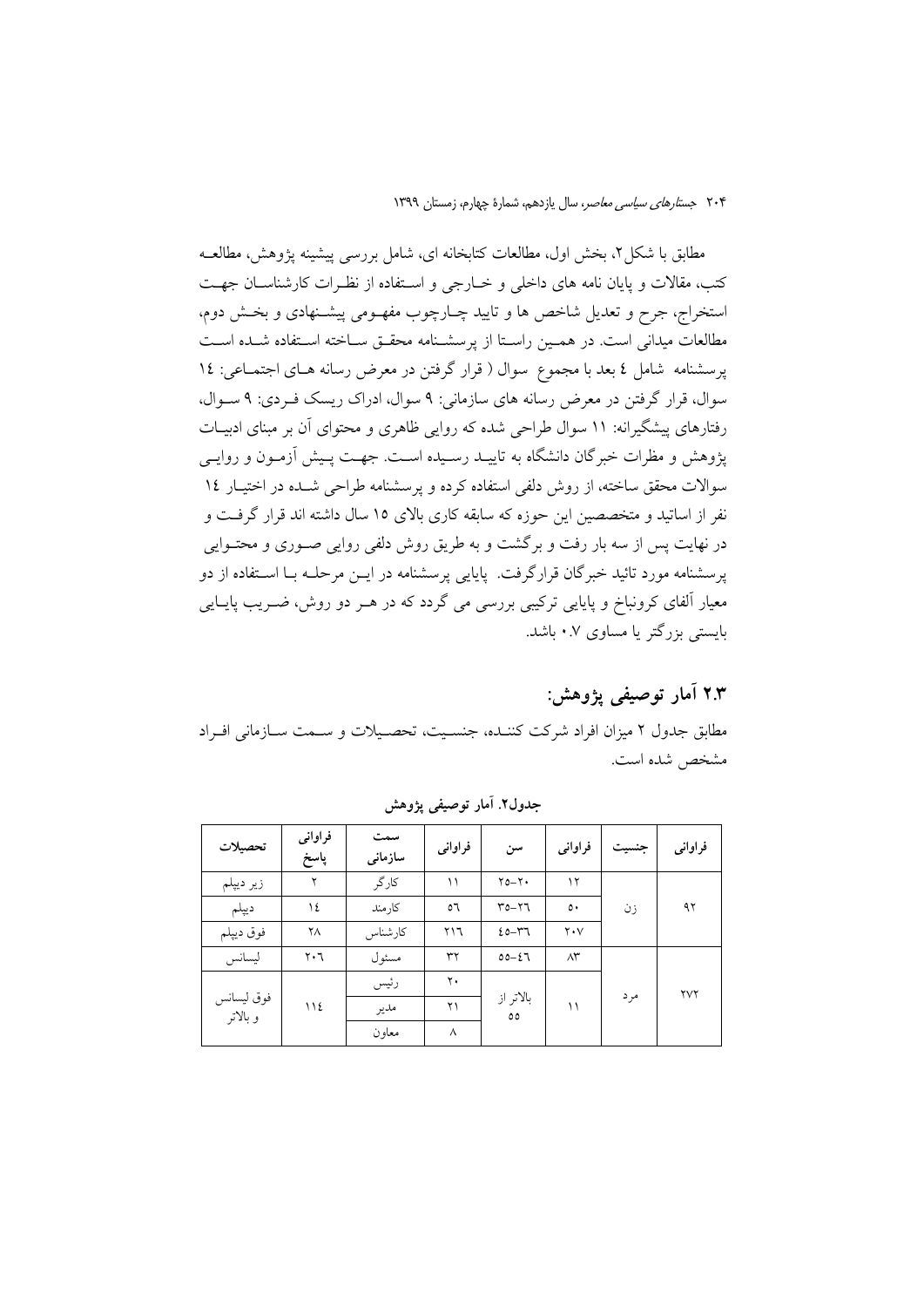.<br>پژوهش حاضر به منظور مطالعـه تــاثیر رســانه هــای اجتمــاعی و ســازمانی بــر ادراک و ریسک فردی افراد جهت پیشگیری از بیماری در هنگام شیوع ویروس کرونا مــی باشــد، در نخستین گام، پایایی ابزار پژوهش مطابق با جدول ۳ جهت مدل شکل ۳ مـورد مطالعــه قــرار گرفته است. شایان ذکر است تجزیه و تحلیل داده ها بر اســاس نظـرات ٣٦٤ نفــر از پرســنل گروه خودروسازی ساییا انجام شده است.

| پایایی ترکیب <i>ی</i> | ألفاي كرونباخ | تعداد گويه | ابعاد پرسشنامه                          |
|-----------------------|---------------|------------|-----------------------------------------|
| .90r                  | .922          | ١٤         | قرار گرفتن در معرض رسانه<br>های اجتماعی |
| .909.                 | .905          | ٩          | قرار گرفتن در معرض رسانه<br>های سازمانی |
| ۳٦۲. •                | .977          |            | ادراك ريسك فردى                         |
| .902                  | .922          |            | رفتارهاي پيشگيرانه                      |

جدول۳. بررسی پایایی ابزار پژوهش

همانطور که در جدول ۳ مشاهده می شود، پایایی ابزار پژوهش مورد تاییــد قــرار گرفتــه است. در ادامه نوبت به مجموعه آزمون هـاي تحليـل عـاملي تاييــدي بـر مبنــاي مدلســازي معادلات ساختاری در نرم افزار Smart PLS می رسد.



شکل۳. مدل معادلات ساختاری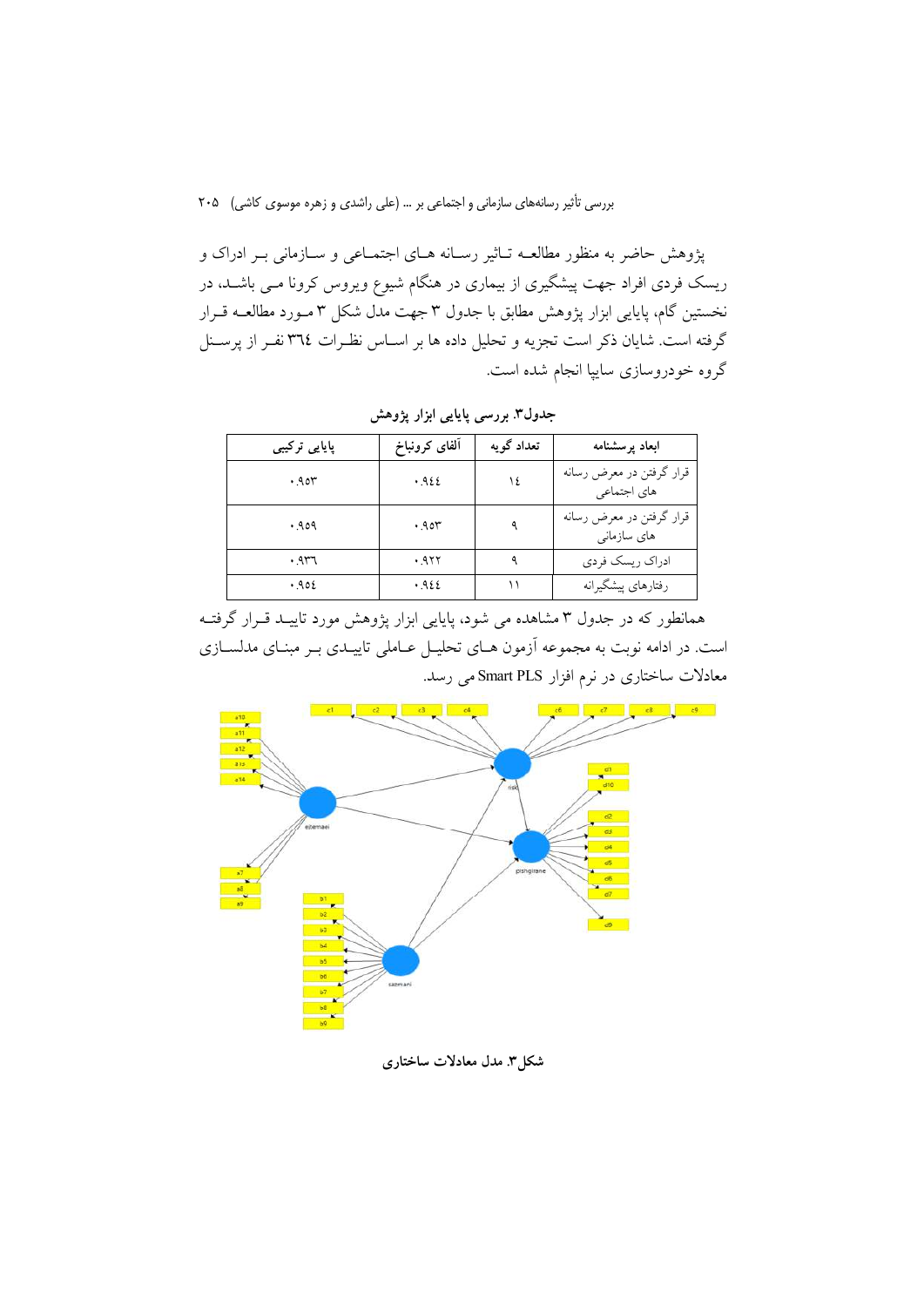# ۳.۳ برازش مدل های اندازه گیری

با توجه به مدل پژوهش، در نخستین گام از بررسی برازش مدل های اندازه گیــری، بارهــای عاملی هر یک از نماگر ها با حد مطلوبیت بزرگتر یا مساوی۰.۰ مورد بررسی قرار می گیـرد. مطابق با نتابج بدست آمده شاخص هـاى a1421°34'434°43'411 حـد مطلــوب را کسب ننموده و از مدل حذف می شوند. در بررسی مجـدد بارهـای عـاملی بـرای شـاخص های باقیمانده این معیار برای تمامی آنها مورد تایید قرار گرفته است. در ادامه روایـی همگـرا تحت عنوان AVE برای هر یک از سازه ها مطابق بــا جــدول ٤ مــورد بررســي قــرار گرفتــه است.

شاخص AVE  $\cdot$  y  $\vee$ قرار گرفتن در معرض رسانه های اجتماعی  $\cdot$   $\vee$   $\cdot$ قرار گرفتن در معرض رسانه های سازمانی  $.701$ ادراک ریسک فردی  $\cdot$   $\vee$   $\cdot$   $\circ$ رفتارهاي پيشگيرانه

جدول۴ بررسی روایی همگرا سازه های مدل پژوهش

مطابق با جدول ٤ روايي همگرا براي سازه هاي مدل پــژوهش مــورد تاييــد قــرار گرفتــه است. در ادامه روایی واگرا تحت عنوان متد فورتل و لارکر به مقایسه میزان همبسـنگی یـک سازه با شاخص هایش در مقابل همبستگی آن سازه با سایر سازه ها مــی پــردازد. مطــابق بــا روش فورنل و لارکر همبستگی بین ابعاد مرتبه اول پژوهش با ریشه دوم میـانگین واریـانس استخراج شده مربوط به هر بعد( قطر اصلي) مقايسه مي شود و در صورتيكه ايـن شـاخص برای هر بعد، از همبستگی آن بعد با ابعاد دیگر بیشتر باشـد، روایـبی واگرا(فورنــل-لارکــر) مورد تایید قرار می گیرد. جدول ٥ نتایج بررسی روایی واگری مــدل پــژوهش را نشــان مــی دهد.

جدول۵. بررسی روایی واگرای مدل اندازه گیری

|           | پیشگیرانه | اجتماعي | ريسک | سازمانى |
|-----------|-----------|---------|------|---------|
| پیشگیرانه | 0.839     |         |      |         |
| اجتماعي   | 0.370     | 0.847   |      |         |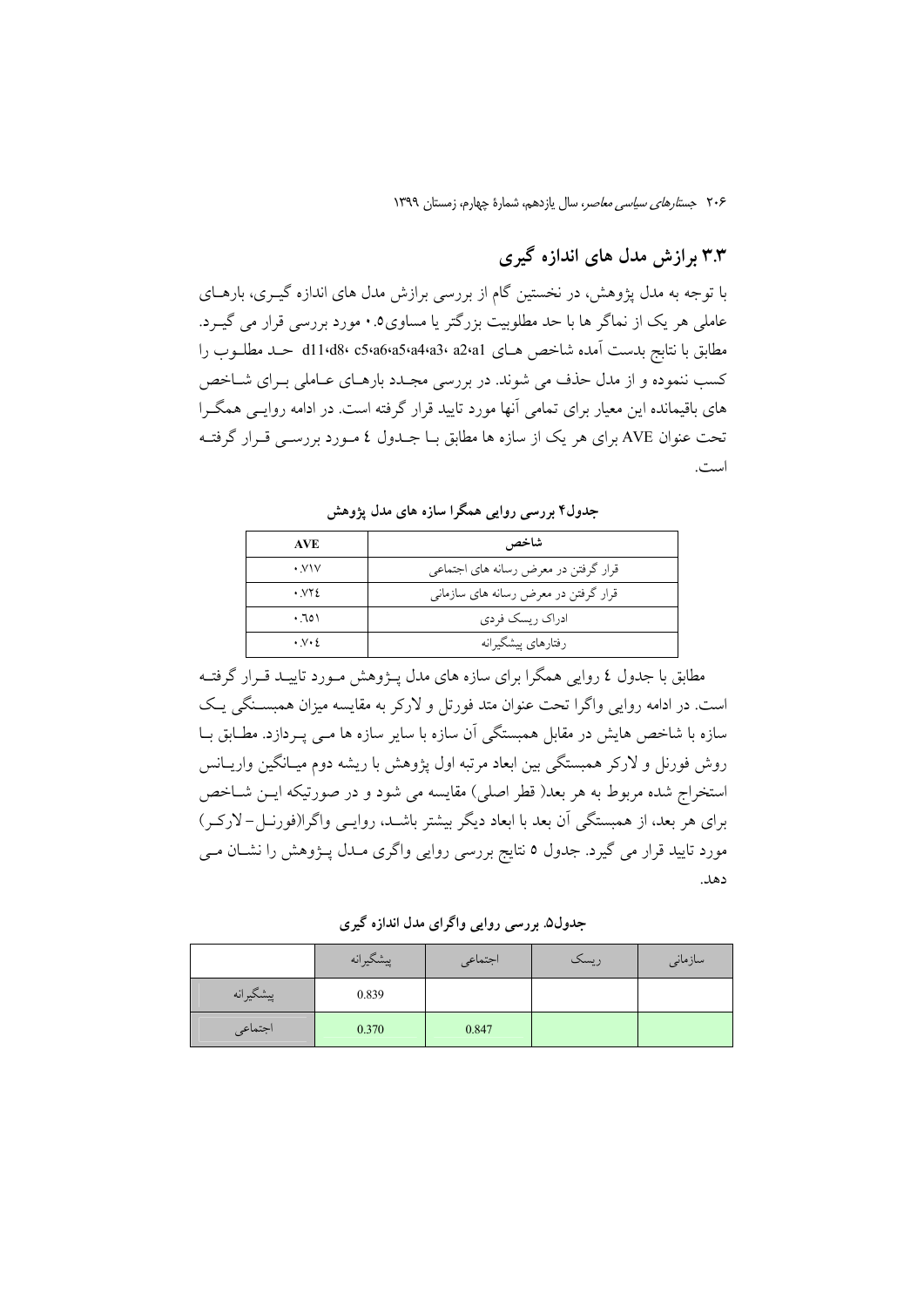بررسی تأثیر رسانههای سازمانی و اجتماعی بر … (علی راشدی و زهره موسوی کاشی) ۲۰۷

| ادراک ریسک فردی | 0.364    | 0.231 | 0.807    |       |
|-----------------|----------|-------|----------|-------|
| ِ سازمانی       | $-0.014$ | 0.292 | $-0.375$ | 0.851 |

مطابق با نتایج بدست آمده (جدول٥)، روایی واگرای مدل اندازه گیری مورد تاییــد قــرار گرفته است. نتیجتاً برازش مدل های اندازه گیری مناسب و قابل تایید ارزیابی می شود.

۴.۳ برازش های مدل های ساختاری

در نخستین گام از بررسی برازش مدل های ساختاری پژوهش، مقــدار معنــاداری بــرای هــر یک از شاخص ها بیشتر از ۱.۹٦ بوده و مورد تایید قـرار گرفتــه اســت. در ادامــه، شــاخص های  $\mathrm{Q}^2$  برای سازه های درون زا و شاخص GOF برای بررسی برازش مدل کلی مطـابق با جدول ٦ مورد بررسی قرار گرفته است.

| GOF | $\mathbf{Q}^2$ | $\mathbb{R}^2$     | <b>AVE</b>             | t-value                   | بار عاملی                      | متغيرها        |
|-----|----------------|--------------------|------------------------|---------------------------|--------------------------------|----------------|
|     |                |                    |                        | <b>77.V17</b>             | $\cdot$ VA)                    | A7             |
|     |                |                    |                        | 70.017                    | $\cdot \wedge \varepsilon$ ۳   | A8             |
|     |                |                    |                        | EE.IAT                    | $\cdot \wedge \circ \curlyvee$ | A <sub>9</sub> |
|     |                |                    | $\cdot$ VIV            | <b>TV.121</b>             | $\cdot$ $\wedge$ $\wedge$      | A10            |
|     |                |                    |                        | ٤٣٨١٦                     | $\cdot$ $\land \land \land$    | A11            |
|     |                |                    |                        | 0V.11E                    | $\cdot \lambda$ ۹ $\wedge$     | A12            |
|     |                |                    |                        | $YV \cdot V$              | $\cdot$ $\wedge$ $\wedge$      | A13            |
|     |                |                    |                        | $T^*$ . 102               | .09                            | A14            |
|     |                |                    |                        | 79.779                    | $\cdot \wedge \cdot 7$         | B1             |
|     |                |                    |                        | 19.917                    | .001                           | B2             |
|     |                |                    |                        | YY.201                    | $\cdot \wedge \circ \vee$      | B <sub>3</sub> |
|     |                |                    |                        | 21.707                    | $\cdot$ $\land \land \top$     | <b>B4</b>      |
|     |                |                    | $\cdot$ . $\vee$ $\in$ | ٤٣٨٢٢                     | $\cdot \wedge \circ \wedge$    | B <sub>5</sub> |
|     |                |                    |                        | 109.709                   | .917                           | <b>B6</b>      |
|     |                |                    |                        | $P_{\epsilon.09\epsilon}$ | $\cdot \wedge r$ ٩             | B7             |
|     |                |                    |                        | 29.72.                    | · AVY                          | <b>B8</b>      |
|     |                |                    |                        | <b>E9.7EA</b>             | $\cdot$ AV                     | <b>B</b> 9     |
|     |                |                    |                        | 25.1                      | $\cdot \wedge r$ ۹             | C1             |
|     | .171           | $\cdot$ .77 $\vee$ | .701                   | 07.91                     | $\cdot \wedge \wedge$          | C2             |
|     |                |                    |                        | 01.1V                     | $\cdot$ $\land \land \land$    | C <sub>3</sub> |
|     |                |                    |                        | $Y\Sigma Y$ $\Sigma$      | .934                           | C4             |

جدول۶<sub>.</sub> بررسی برازش مدل اندازه گیری، ساختاری و مدل کل*ی* پژوهش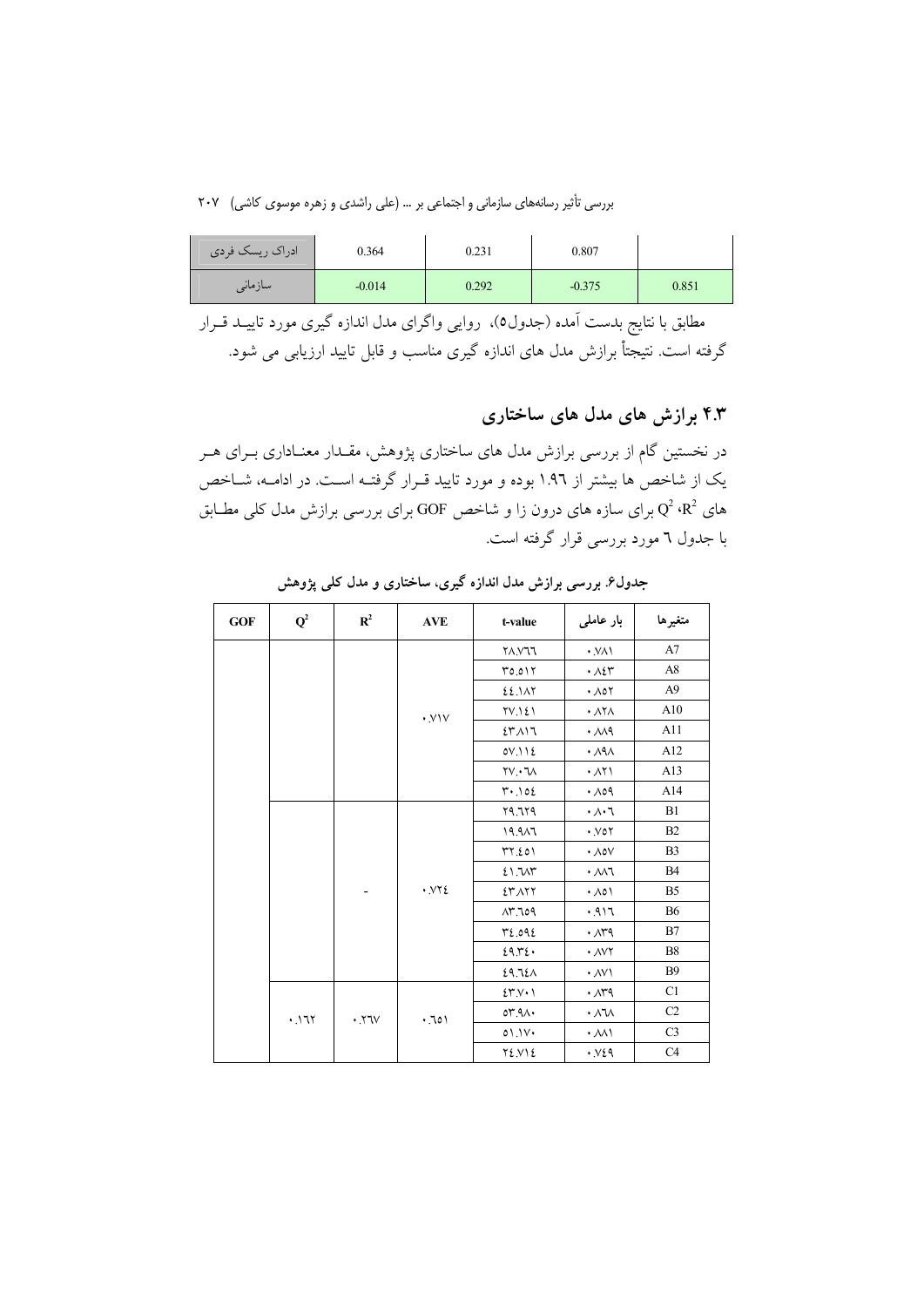۲۰۸ ج*ستارهای سیاسی معاصر*، سال یازدهم، شمارهٔ چهارم، زمستان ۱۳۹۹

|      |      |                                   | $\Lambda$ . 2 . $\Lambda$       | .7V1                        | C <sub>6</sub> |
|------|------|-----------------------------------|---------------------------------|-----------------------------|----------------|
|      |      |                                   | 101.9                           | ۱ ٦٣١.                      | C7             |
|      |      |                                   | $0 \wedge \Upsilon 0$           | ۰ ۸٦۷                       | C8             |
|      |      |                                   | $M$ $M$                         | .9.1                        | C9             |
|      |      |                                   | 2.5                             | .112                        | D1             |
|      |      |                                   | 17.071                          | .77V                        | D <sub>2</sub> |
|      |      |                                   | $\Lambda$ $\Lambda$ . $\Lambda$ | $\cdot$ $\wedge \vee \circ$ | D <sub>3</sub> |
|      |      |                                   | 127.797                         | 0.907                       | D4             |
| .120 | .719 | $\cdot$ $\vee$ $\cdot$ $\epsilon$ | 79.60                           | .919                        | D <sub>5</sub> |
|      |      |                                   | <b>WAT1</b>                     | .919                        | D <sub>6</sub> |
|      |      |                                   | 79.001                          | ۱۹۱۶.                       | D7             |
|      |      |                                   | YY. V1Y                         | $\cdot$ $\lambda$ ٤٧        | D <sub>9</sub> |
|      |      |                                   | 11.717                          | .007                        | D10            |

همانطور که در جدول ٦ مشاهده می شود تمامی معیارهای بررسی بـرازش مـدل انـدازه گیری، مدل ساختاری و مدل کلی پژوهش مورد تاییدقرار گرفته است.



شکل۴. ضرایب بار عاملی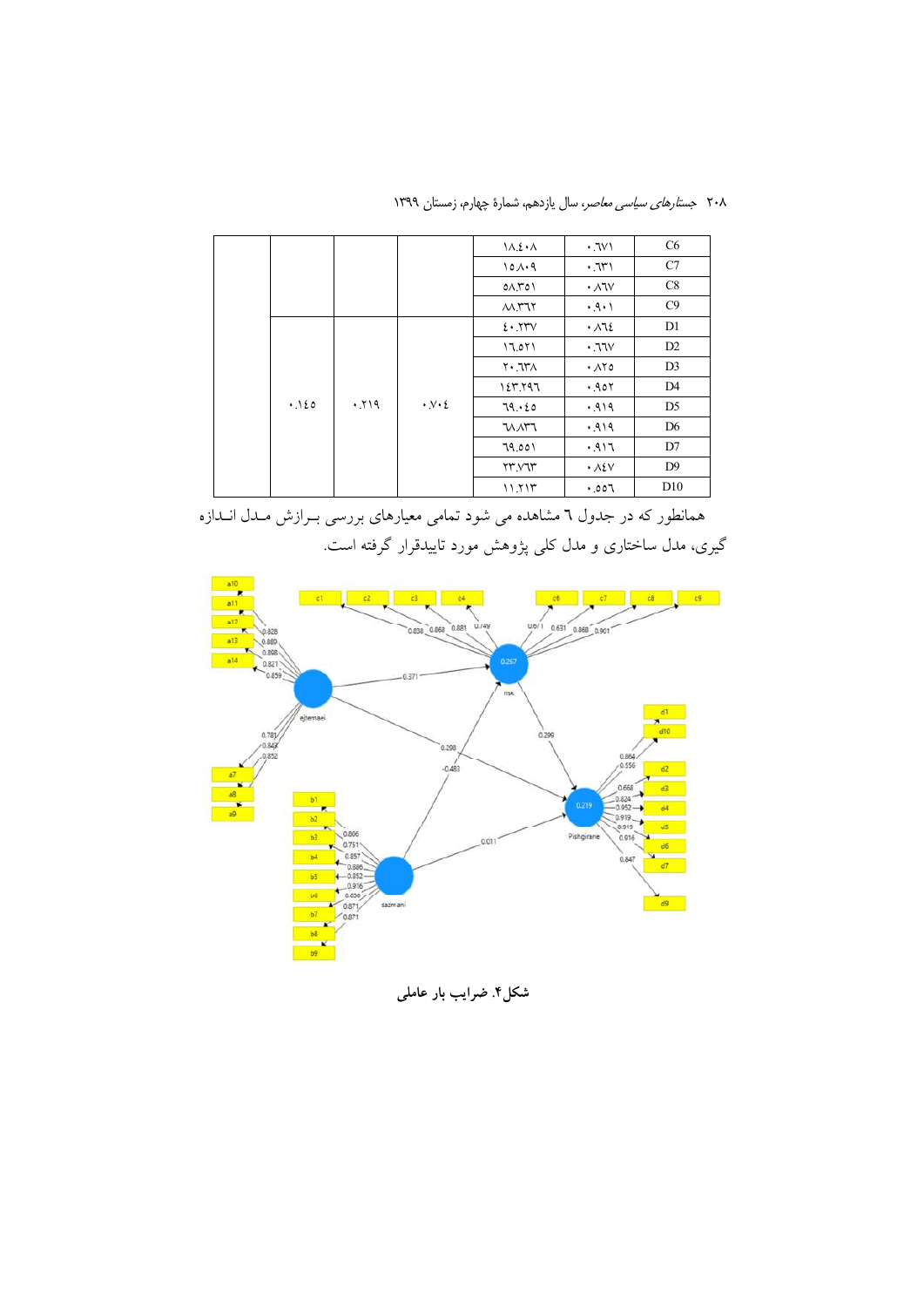۵.۳ نقش جنسیت در تاثیر رسانه های بر پیشگیری از بیماری کرونا برای اینکه بنوانیم نقش جنسیت را در تاثیر رسانه هــا بررســی کنــیم تمــامی شــاخص هــای ندازه گیری شده برای کل مدل را در خصوص زن ها و مـرد هـای پاسـخ دهنـده را مـورد ارزیابی قرار داده که نتایج آن در خصوص نقش زنها در جدول ۷ و نقش مردها در جــدول ۸ آمده است.

| GOF              | $Q^2$ | $R^2$               | $\operatorname{AVE}$           | t-value                             | بار عاملی                                        | متغيرها        |
|------------------|-------|---------------------|--------------------------------|-------------------------------------|--------------------------------------------------|----------------|
|                  |       |                     |                                | ٦٨٦٢                                | .721                                             | A <sub>4</sub> |
|                  |       |                     |                                | 7.177                               | $\cdot$ , $\cdot$ , $\cdot$                      | A6             |
|                  |       |                     |                                | 17AT1                               | $\cdot \wedge \cdot$ 7                           | $\rm A7$       |
|                  |       |                     |                                | 77.970                              | $\cdot \wedge \cdot 2$                           | A8             |
|                  |       |                     |                                | YY.7YY                              | $\cdot$ $\wedge$ $\vee$                          | A <sub>9</sub> |
|                  |       |                     | .721                           | 10.727                              | .119                                             | A10            |
|                  |       |                     |                                | 79.707                              | .9.1                                             | A11            |
|                  |       |                     |                                | $N \cdot N$                         | $\cdot$ $\mathcal{M}$ $\uparrow$                 | A12            |
|                  |       |                     |                                | $\wedge \mathsf{.o}\vee \mathsf{E}$ | .177.                                            | A13            |
|                  |       |                     |                                | 17.27V                              | $\cdot \wedge \cdot \circ$                       | A14            |
|                  |       |                     | $\cdot$ $_{\rm \!V}$ $\!$ $\!$ | 170.77                              | · VAY                                            | B1             |
| $\cdot$ . $\ell$ |       |                     |                                | 9.202                               | $\cdot$ . $\vee\mathcal{r}$                      | B2             |
|                  |       |                     |                                | 1V.710                              | $\cdot$ $\wedge$ 77                              | B <sub>3</sub> |
|                  |       |                     |                                | $1V.9A \cdot$                       | $\cdot$ $\land\lor\uparrow$                      | B4             |
|                  |       |                     |                                | $\lambda \cdot 0.070$               | $\cdot$ . $\vee$ 77                              | B <sub>5</sub> |
|                  |       |                     |                                | Y0.1Y0                              | $\cdot$ $\mathcal{M}$ 0                          | ${\bf B6}$     |
|                  |       |                     |                                | ۱۸.۹۸۰                              | $\cdot$ $\land$ $\hspace{-1.5mm}\text{iv}$       | B7             |
|                  |       |                     |                                | $T'$ . $T$                          | .910                                             | <b>B8</b>      |
|                  |       |                     |                                | 57.95                               | .9.1                                             | <b>B9</b>      |
|                  |       |                     |                                | 17.772                              | $\cdot$ $\wedge\cdot$ $\hspace{-.05cm}\ulcorner$ | C1             |
|                  |       |                     |                                | 10.90E                              | $\cdot \wedge \circ \xi$                         | C <sub>2</sub> |
|                  | .12.  | $\cdot$ . $\forall$ | $\cdot$ .7٤                    | 11.979                              | $\cdot$ AVY                                      | C <sub>3</sub> |
|                  |       |                     |                                | 17.79.                              | $\cdot$ .<br>VAA                                 | C <sub>4</sub> |
|                  |       |                     |                                | $12.7 - A$                          | $\cdot$ . $\vee\vee\circ$                        | C6             |

جدول۷. بررسی برازش مدل اندازه گیری، ساختاری و مدل کلی پژوهش در خصوص زن ها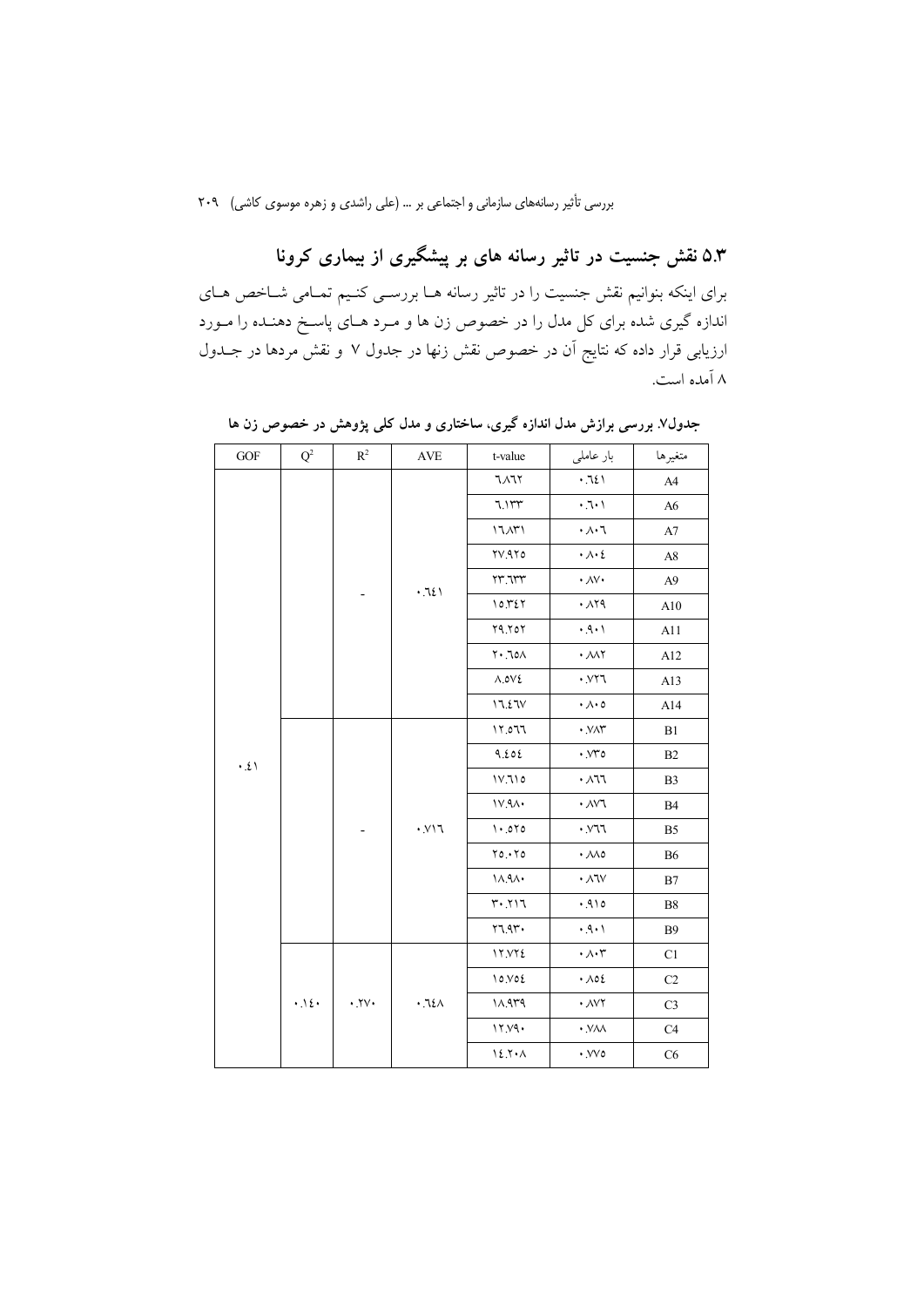|      |      |              | 0.7 A                 | .027                      | C7             |
|------|------|--------------|-----------------------|---------------------------|----------------|
|      |      |              | $Y \cdot A \Sigma Y$  | $\cdot \wedge \circ \vee$ | C8             |
|      |      |              | $r \cdot 707$         | $\cdot$ $\land$ 9 $\land$ | C9             |
|      |      |              | $Y \cdot 2YV$         | ۰.۸۹۹                     | D1             |
|      |      |              | 1.27                  | $\cdot$ $\vee$ 10         | D2             |
|      |      |              | $Y^{\bullet}$ . $21V$ | .97.                      | D <sub>3</sub> |
|      |      |              | 77.702                | .971                      | D <sub>4</sub> |
| .111 | .7.7 | $YY \cdot Y$ | 49.547                | $.97\wedge$               | D <sub>5</sub> |
|      |      |              | $Y\Sigma Y$           | .970                      | D <sub>6</sub> |
|      |      |              | 21.9 <sub>AA</sub>    | .949                      | D7             |
|      |      |              | 10.79.                | $\cdot \mathcal{M} \cdot$ | D <sub>9</sub> |
|      |      |              | ۸۸۲.٥                 | .7r.                      | D11            |

۲۱۰ *جستارهای سیاسی معاصر*، سال یازدهم، شمارهٔ چهارم، زمستان ۱۳۹۹

| $\rm GOF$      | $Q^2$ | $R^2$ | <b>AVE</b>                  | t-value                          | بار عاملی                                   | متغيرها        |
|----------------|-------|-------|-----------------------------|----------------------------------|---------------------------------------------|----------------|
|                |       |       |                             | <b>YM.14Y</b>                    | $\cdot$ $\vee$ $\vee$ $\vee$                | A7             |
|                |       |       |                             | <b>TV.272</b>                    | ۰ ۸۲٥                                       | A8             |
|                |       |       |                             | $Y^{\prime\prime}$               | $\cdot \lambda \mathcal{E}$                 | A <sub>9</sub> |
|                |       |       | $\cdot$ N\                  | $\mathsf{Y} \cdot \mathcal{M}$ ٩ | $\cdot$ $\wedge$ $\vee$ $\epsilon$          | A10            |
|                |       |       |                             | ۳۲.٤٥٢                           | $\cdot$ $\land\lor\land$                    | A11            |
|                |       |       |                             | 00.171                           | .4.1                                        | A12            |
|                |       |       |                             | <b>71119</b>                     | $\cdot \wedge \circ \cdot$                  | A13            |
|                |       |       |                             | <b>YV.AYV</b>                    | $\cdot$ $\wedge$ $\vee$                     | A14            |
|                |       |       |                             | <b>PV0.77</b>                    | $. \lambda$                                 | B1             |
|                |       |       | $\cdot$ $NTY$               | $Y \cdot Y \wedge q$             | $\cdot$ .<br>VAY                            | B2             |
|                |       |       |                             | YV.1rr                           | $\cdot \wedge \circ \epsilon$               | B <sub>3</sub> |
|                |       |       |                             | <b>۳</b> ۷.۷۲۹                   | $\boldsymbol{\cdot}$ AVA                    | <b>B4</b>      |
| $\cdot$ . $25$ |       |       |                             | 07.EV7                           | $\cdot$ M)                                  | B <sub>5</sub> |
|                |       |       |                             | $\Lambda$ 0.202                  | 979.                                        | <b>B6</b>      |
|                |       |       |                             | Y7.Y7V                           | $\cdot$ $\wedge$ $\vee$                     | B7             |
|                |       |       |                             | <u>۳0.719</u>                    | $\cdot \lambda$ o $\wedge$                  | B <sub>8</sub> |
|                |       |       |                             | $rv \cdot 7$                     | $\cdot \wedge \cdot$                        | <b>B</b> 9     |
|                |       |       |                             | 2.1                              | $\cdot$ $\wedge$ 20                         | C1             |
|                |       |       |                             | 29.7V                            | $\cdot$ AV)                                 | C <sub>2</sub> |
|                |       |       |                             | 27.710                           | $\cdot$ $\wedge \wedge \curlyvee$           | C <sub>3</sub> |
|                | .1V1  | .7A.  | .700                        | 7۰.٦٢٦                           | $\cdot$ . $V22$                             | C4             |
|                |       |       |                             | 17.712                           | .707                                        | C6             |
|                |       |       |                             | 10.725                           | .50.                                        | C7             |
|                |       |       |                             | 01.177                           | $\boldsymbol{\cdot}$ $\wedge$ $\vee$ $\vee$ | C8             |
|                |       |       | $\Lambda$ . $\mathsf{M}\xi$ | .9.2                             | C9                                          |                |

جدول۸ بررسی برازش مدل اندازه گیری، ساختاری و مدل کلی پژوهش در خصوص مردها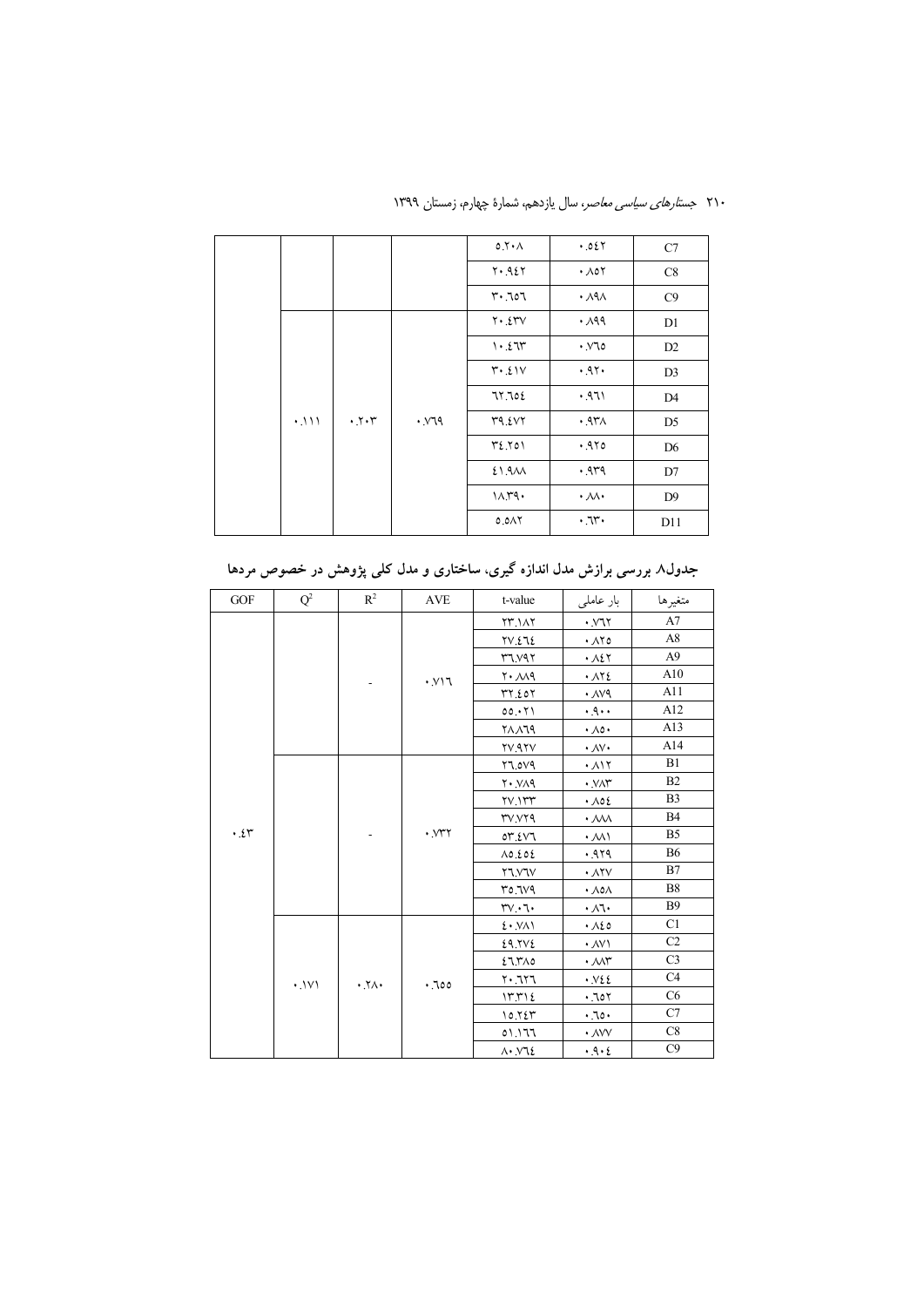بررسی تأثیر رسانههای سازمانی و اجتماعی بر ... (علی راشدی و زهره موسوی کاشی) ۲۱۱

|  |      |      |      | <b>MY.WY</b>  | $\cdot$ $\wedge$ $\circ$ $\vee$ | D1             |
|--|------|------|------|---------------|---------------------------------|----------------|
|  |      |      |      | 17.707        | .72.                            | D2             |
|  |      |      |      | 12.7MV        | · VAV                           | D <sub>3</sub> |
|  |      |      |      | 117.177       | .92V                            | D <sub>4</sub> |
|  | .172 | .707 | .719 | 00.192        | .917                            | D <sub>5</sub> |
|  |      |      |      | 09.072        | .91A                            | D <sub>6</sub> |
|  |      |      |      | 01.9V1        | .9.1                            | D7             |
|  |      |      |      | $19.17 \cdot$ | .121                            | D <sup>9</sup> |
|  |      |      |      | 1.07          | .0V7                            | D10            |
|  |      |      |      |               |                                 | D11            |

۶.۳ تعدیل گری جنسیت در تاثیر رسانه های سازمانی و اجتماعی با استفاده از فرمول تحلیل گروهی هنسلر مقدار t را برای نقش تعدیل گری جنسـیت مـورد بررسی قرار داده و از فرمول زیر محاسبه می کنیم

| $\sqrt{\frac{(n_1-1)^2}{n_1+n_2-2}}\times s_1+\left(\frac{(n_2-1)^2}{n_1+n_2-2}\times s_2\right)\times \sqrt{\frac{1}{n_1}+\frac{1}{n_2}}$ |  |  |  |  |  |  |
|--------------------------------------------------------------------------------------------------------------------------------------------|--|--|--|--|--|--|

۱. بر اساس محاسبات انجام شده میـزان t بـرای تـاثیر رسـانه هـای سـازمانی بـر ادراک ریسک فردی ۰.۰۷ می باشد که متغیر جنسیت رابطـه میـان رسـانه هـای سـازمانی و ادراک ریسک فردی را تعدیل نمی کند.

۲. بر اساس محاسبات انجام شده میزان t بـرای تـاثیر رسـانه هـای اجتمـاعی بـر رفتـار یشگیرانه ۵۲. می باشد کـه متغیـر جنسـیت رابطـه میـان رسـانه هـای اجتمـاعی و رفتـار پیشگیرانه را تعدیل نمی کند.

۳. بر اساس محاسبات انجام شده میـزان t بـرای تـاثیر رسـانه هـای سـازمانی بـر رفتـار پیشگیرانه ۰.٦ می باشد که متغیر جنسیت رابطه میان رسانه های سازمانی و رفتار پیشگیرانه را تعديل نمي كند.

٤. بر اساس محاسبات انجام شـده میـزان t بـرای تـاثیر ریسـک ادراک فـردی بـر رفتـار پیشگیرانه ۰.۷۹ می باشـد کـه متغیـر جنسـیت رابطـه میـان ریسـک ادراک فـردی و رفتـار پیشگیرانه را تعدیل نمی کند.

۰. بر اساس محاسبات انجام شده میزان t بـرای تـاثیر رسـانه هـای اجتمـاعی بـر ادراک ریسک فردی ۱۲. ممی باشد که متغیر جنسیت رابطـه میـان رسـانه هـای اجتمـاعی و ادراک ریسک فردی را تعدیل نمی کند.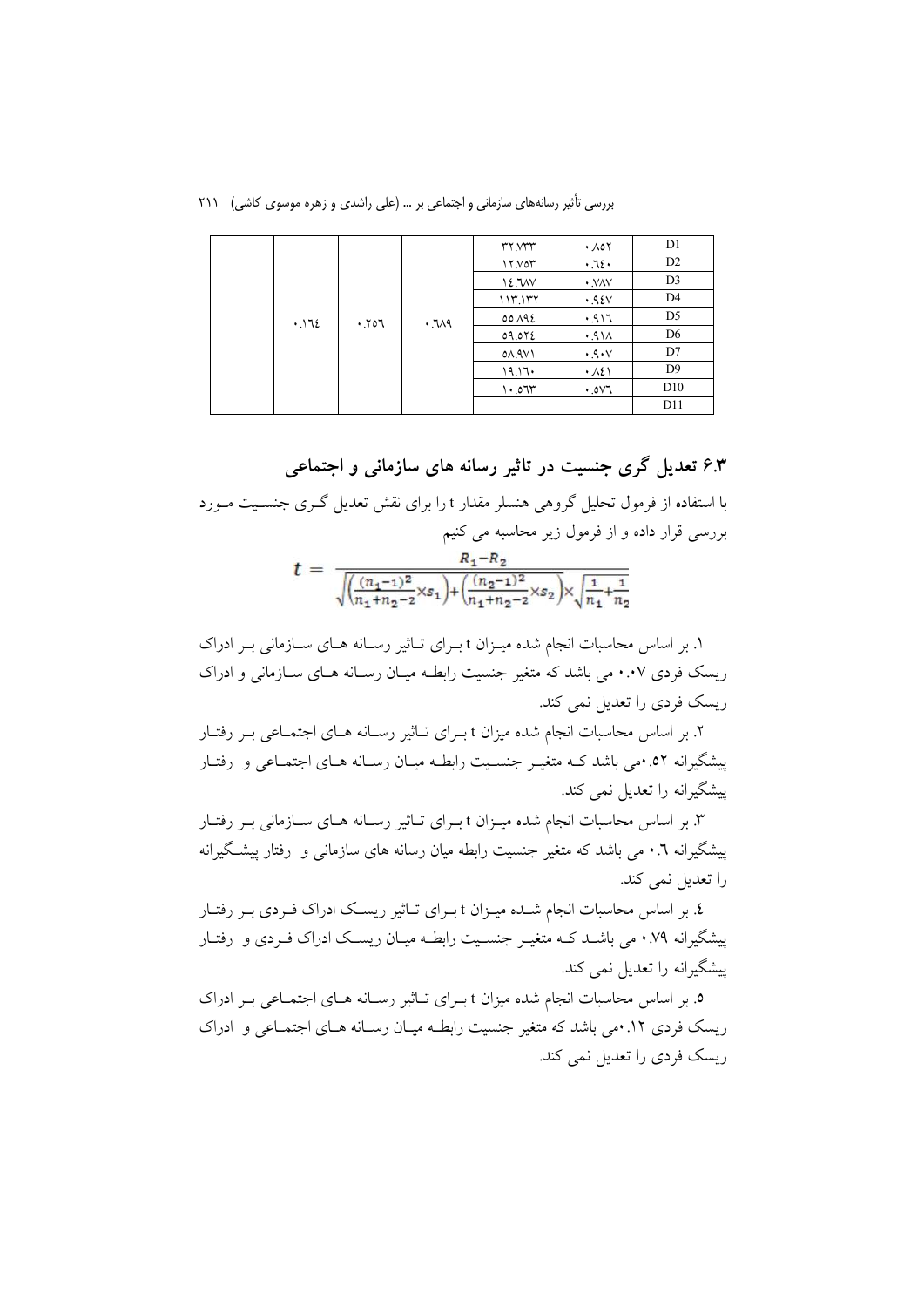# ۷.۳ بررسی فرضیه های پژوهش

جهت آزمون فرضیه ها از روش تحلیل مسیر با رویکرد حداقل مربعات جزیی در مدلســازی معادلات ساختاری استفاده شده است. برای این منظور ابتدا ضـرایب معنـاداری هـر یـک از فرضیه ها مورد بررسی قرار گرفته(t-value+ بزرگتـر از ۱.۹٦) و در ادامــه شــدت تــاثیرات بــا استفاده از ضرایب استاندارد شده مسیرهای مربوط به فرضیه ها مطابق بـا جـدول ۹ بررســی مي شود.

|                                                              | فرضیه های پژوهش      |                                                                                 |                         |
|--------------------------------------------------------------|----------------------|---------------------------------------------------------------------------------|-------------------------|
| شبکه های اجتماعی بر ادراک ریسک فردی دارای تاثیر معنا دار است | فرضيه ۱              |                                                                                 |                         |
| نتيجه: مورد تاييد است                                        | نوع رابطه:<br>مستقيم | ضريب مسير: ٠.٣٧١                                                                | ضريب معناداري:٨.٢٤٨     |
|                                                              |                      | رسانه های سازمانی بر ادراک ریسک فردی دارای تاثیر معنا دار است                   | فرضيه٢                  |
| نتيجه: مورد تاييد است                                        | نوع رابطه:<br>مستقيم | ضريب مسير:٤٨٣. ٠-                                                               | ضريب<br>معناداري:١١.٧١٣ |
|                                                              |                      | رسانه های اجتماعی بر اقدامات پیشگیرانه از بیماری کرونا دارای تاثیر معنا دار است | فرضيه٣                  |
| نتيجه: مورد تاييد است                                        | نوع رابطه:<br>مستقيم | ضريب مسير:٢٩٨.                                                                  | ضريب معناداري:٦.٤٩٩     |
|                                                              |                      | رسانه های سازمانی بر اقدامات پیشگیرانه از بیماری کرونا دارای تاثیر معنا دار است | فرضيه ٤                 |
| نتيجه: مورد تاييد نيست                                       | نوع رابطه:<br>مستقيم | ضريب مسير:١١.٠                                                                  | ضريب معناداري:٢٢٩.      |
|                                                              |                      | ادراک ریسک فردی بر اقدامات پیشگیرانه از بیماری کرونا دارای تاثیر معنا دار است   | فرضيه0                  |
| نتيجه: مورد تاييد است                                        | نوع رابطه:<br>مستقيم | ضريب مسير:٢٩٩.٠                                                                 | ضريب معناداري:٦.٢٠٩     |

جدول ۹ بررسی فرضیه های پژوهش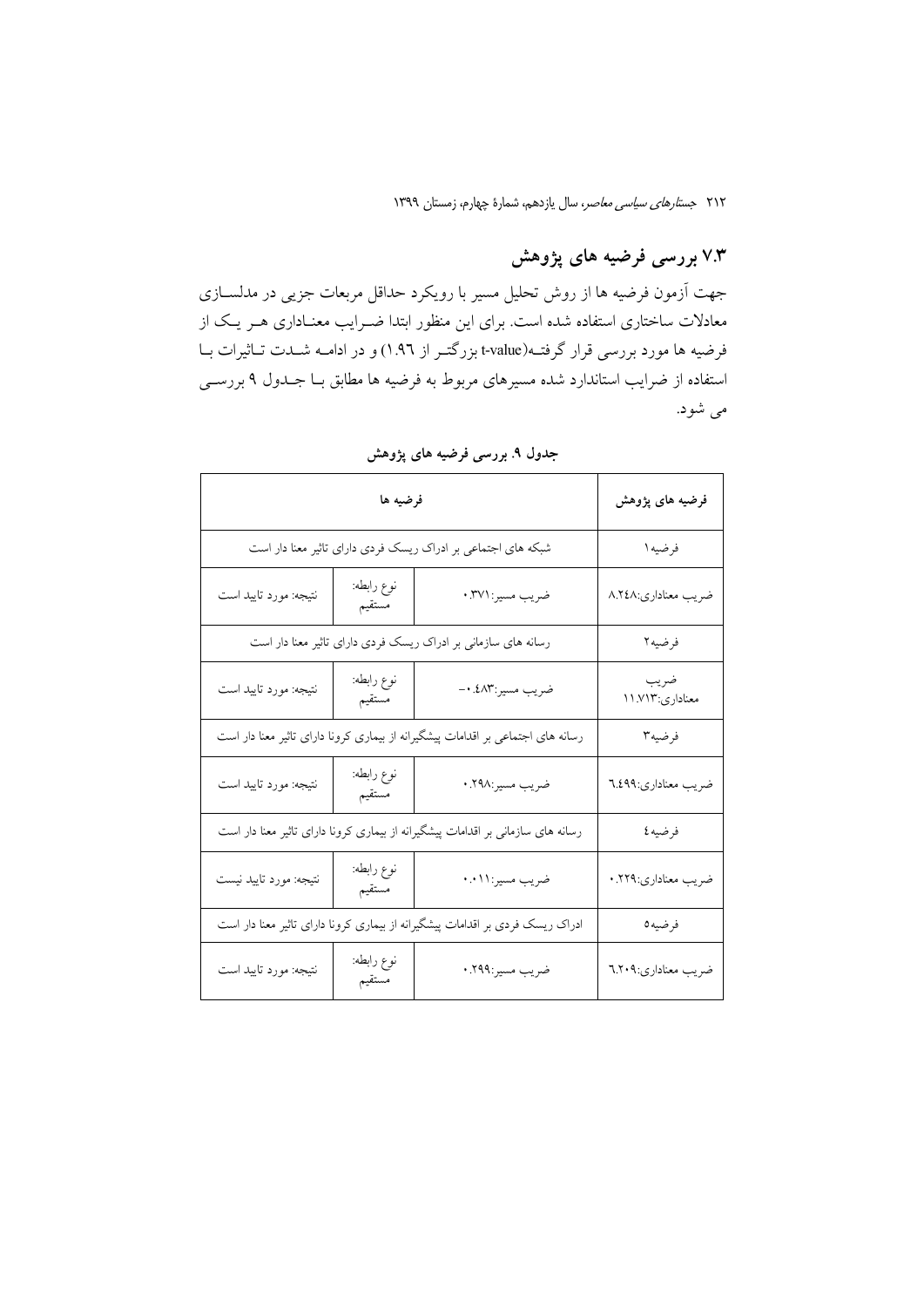| فرضيه ها                                                                           |                      |                   | فرضیه های پژوهش      |
|------------------------------------------------------------------------------------|----------------------|-------------------|----------------------|
| شبکه های اجتماعی بر ادراک ریسک فردی دارای تاثیر معنا دار<br>است                    |                      |                   | فرضيه ۱              |
| نتيجه: مورد<br>تاييد است                                                           | نوع رابطه:<br>مستقيم | ضريب مسير:٤٢٢.    | ضريب معناداري:٤.٥١٣  |
| رسانه های سازمانی بر ادراک ریسک فردی دارای تاثیر معنا دار<br>است                   |                      |                   | فرضيه٢               |
| نتيجه: مورد<br>تاييد است                                                           | نوع رابطه:<br>مستقيم | ضريب مسير:١١١ه.٠- | ضريب معناداري: ٦.٦٤٢ |
| رسانه های اجتماعی بر اقدامات پیشگیرانه از بیماری کرونا<br>دارای تاثیر معنا دار است |                      |                   | فرضيه٣               |
| نتيجه: مورد<br>تاييد است                                                           | نوع رابطه:<br>مستقيم | ضريب مسير: ٤٧٠. • | ضريب معناداري: ٥.٧٣٩ |
| رسانه های سازمانی بر اقدامات پیشگیرانه از بیماری کرونا دارای<br>تاثیر معنا دار است |                      |                   | فرضيه ٤              |
| نتيجه: مورد<br>تاييد نيست.                                                         | نوع رابطه:<br>مستقيم | ضريب مسير:١٨٥. ٠- | ضريب معناداري: ١.٩٢٠ |
| ادراک ریسک فردی بر اقدامات پیشگیرانه از بیماری کرونا دارای<br>تاثیر معنا دار است   |                      |                   | فرضيه0               |
| نتيجه: مورد<br>تاييد نيست                                                          | نوع رابطه:<br>مستقيم | ضريب مسير:٤٢ ٠.٠  | ضريب معناداري: ٤٣٠.  |

## جدول ۱۰. بررسی فرضیه های پژوهش جنسیت زن

### جدول ۱۱. بررسی فرضیه های پژوهش جنسیت مرد

| فرضيه ها                                                     | فرضیه های پژوهش |
|--------------------------------------------------------------|-----------------|
| شبکه های اجتماعی بر ادراک ریسک فردی دارای تاثیر معنا دار است | فرضيه ا         |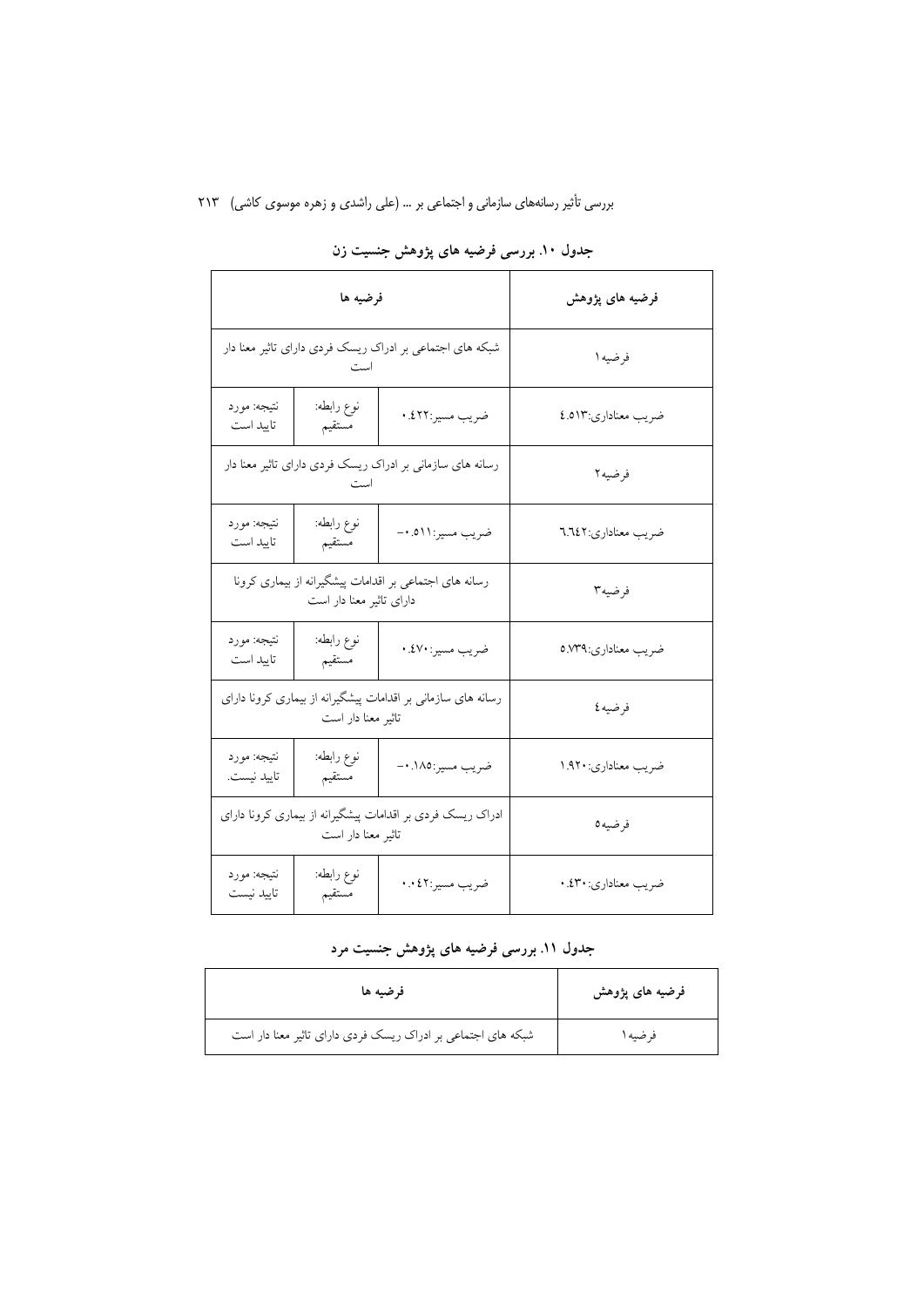| ۲۱۴ <i>جستارهای سیاسی معاصر</i> ، سال یازدهم، شمارهٔ چهارم، زمستان ۱۳۹۹ |  |  |  |  |
|-------------------------------------------------------------------------|--|--|--|--|
|-------------------------------------------------------------------------|--|--|--|--|

| نتيجه: مورد تاييد<br>است                                                           | نوع رابطه:<br>مستقيم | ضريب مسير: ٣٧٠.                                               | ضريب معناداري: ٦.٤٣٠ |
|------------------------------------------------------------------------------------|----------------------|---------------------------------------------------------------|----------------------|
|                                                                                    |                      | رسانه های سازمانی بر ادراک ریسک فردی دارای تاثیر معنا دار است | فرضيه٢               |
| نتيجه: مورد تاييد<br>است                                                           | نوع رابطه:<br>مستقيم | ضريب مسير:٤٨٣.٠-                                              | ضريب معناداري: ٩.٦٩١ |
| رسانه های اجتماعی بر اقدامات پیشگیرانه از بیماری کرونا دارای تاثیر معنا<br>دار است |                      |                                                               | فرضيه٣               |
| نتيجه: مورد تاييد<br>است                                                           | نوع رابطه:<br>مستقيم | ضريب مسير:٢٥٦.                                                | ضريب معناداري:٤.٦٨٤  |
| رسانه های سازمانی بر اقدامات پیشگیرانه از بیماری کرونا دارای تاثیر معنا<br>دار است |                      |                                                               | فرضيه ٤              |
| نتيجه: مورد تاييد<br>نيست.                                                         | نوع رابطه:<br>مستقيم | ضريب مسير:٠.٧٣                                                | ضريب معناداري:١.٣٠٩  |
| ادراک ریسک فردی بر اقدامات پیشگیرانه از بیماری کرونا دارای تاثیر معنا<br>دار است   |                      |                                                               | فرضيه0               |
| نتيجه: مورد تاييد<br>است.                                                          | نوع رابطه:<br>مستقيم | ضريب مسير:٣٨٥.                                                | ضريب معناداري: ٧.٣١٤ |

# ٤. بحث و نتيجه گيري- پيشنهادات:

پژوهش حاضر با هدف مطالعه تـاثیر رسـانه هـای سـازمانی و اجتمـاعی در ادراک ریسـک فردی و پیشگیری از بیماری کرونا صورت گرفته است. بر همـین اســاس ایــن پــژوهش بــا توجه به مدل ارایه شده مجموعه ای از پرسنل گـروه خودروسـازی سـایپا را مـورد بررســی قرار می دهد. حجم نمونه آماری با اسـتفاده از فرمـول کـوکران تعیـین گردیـده و بصـورت تصادفی انتخاب شده اند. داده های پژوهش با استفاده از پرسش نامه جمـع آوری شــده کــه پایایی آن با استفاده از دو معیار آلفای کرونباخ و پایایی ترکیبے مورد بررسـی قـرار گرفتـه است.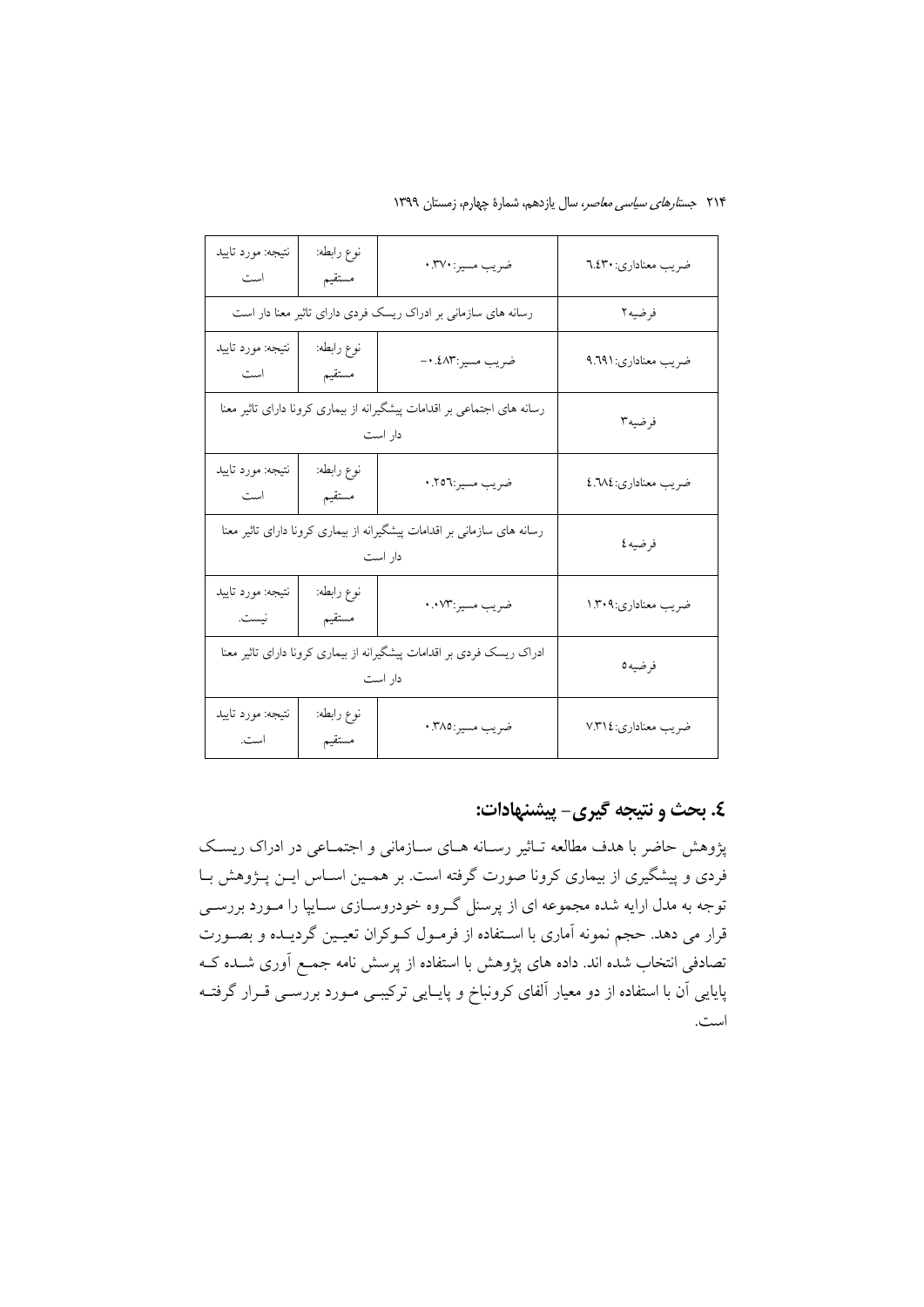پس از جمع آوری نمونه ها، برازش مدل پژوهش از سه منظر مدل اندازه گیــری، مــدل ساختاری و مدل کلی پژوهش مورد بررسی و تایید قرار گرفته است. بررسی مدل سـاختاری و کلم پژوهش با استفاده از شاخص های به ترتیب Q وGOF و GOF نشــان از تاییــد بــرازش مدل ارائه شده دارد. میزان برازش کلـی بـرای مـدل پـژوهش ٤٢.• مـی باشـد کـه نشـان از برازش قوی برای مدل پژوهش دارد. در نهایت به منظور بررســی فرضــیه هــای پــژوهش از روش تحلیل میسر با رویک د حـداقل مربعـات جزیــی در مدلســازی معــادلات ســاختاری استفاده شده است، برای ایــن منظـور ابنــدا ضــرایب معنــاداری(t-value بزرگتــر از ۱.۹٦) و سیس شدت تاثیرات با استفاده از ضرایب استاندارد شده مسیرهای مربوط بـه فرضـیه هـا بررسی شذه است. بنابر نتایج بدست آمده در این مرحلـه، فرضـیه هـا در سـه حـوزه کلـی، مردها و زنها مورد بررسی قرار گرفت.

در قسمت کلی فرضیه های پژوهش، رسـانه هـای سـازمانی بـر اقـدامات پیشـگیرانه از بیماری کرونا تاثیر نداشتند اما سایر فرضیه هــا کــه شــامل تــاثیر رســانه هــای اجتمــاعی بــر اقدامات پیشگیرانه و ادراک ریسک فردی و همچنین تـاثیر رسـانه هـای سـازمانی بـر ادراک ریسک فردی مورد تایید قرار گرفت. در نتیجه در حوزه کلی رسانه هـای اجتمـاعی هــم بـر ادراک ریسک فردی تاثیر گذار بوده و هم بر اقدامات پیشگیرانه از بیماری کرونـا مــوثر بــوده اند. اما در حوزه رسانه های سازمانی فقط این رسـانه بـر ادراک ریسـک فـردی مـوثر بـوده است.

در قسمت بررسی شده در خصوص مردها برای فرضیه هـای بیـان شـده نیـز بـه ماننـد فرضیه کلی پژوهش رسانه های اجتمـاعی بـر ادراک ریسـک فـردی و اقـدامات پیشـگیرانه موثر بوده اما رسانه های سازمانی بر اقدامات پیشگیرانه تاثیر نداشته و فرضـیه مـردود شــده است.

در قسمت بررسی شـده در خصـوص زن هـا نیـز رسـانه هـای سـازمانی بـر اقـدامات پیشگیرانه از بیماری کرونا و همچنین ادراک ریسک فـردی تـاثیر گـذار مـی باشـد. امـا در خصوص تاثیر رسانه های سازمانی بر اقدامات پیشگیرانه فرضـیه مـردود و همچنـین تــاثیر ادراک ریسک فردی بر پیشگیری از بیماری کرونا مردود بوده و تاثیری ندارد.

در کل می توان بیان نمود که تـاثیر رسـانه هـای اجتمـاعی بـر ادراک ریسـک فـردی و همچنین پیشگیر افراد از بیماری کرونا بسیار محسوس تر بوده، اما رسانه هـای ســازمانی بــر پیشگیری از بیماری کرونا تاثیر آنچنانی نداشته اند. تا در خصوص تعیین نقش جنسیت نیـز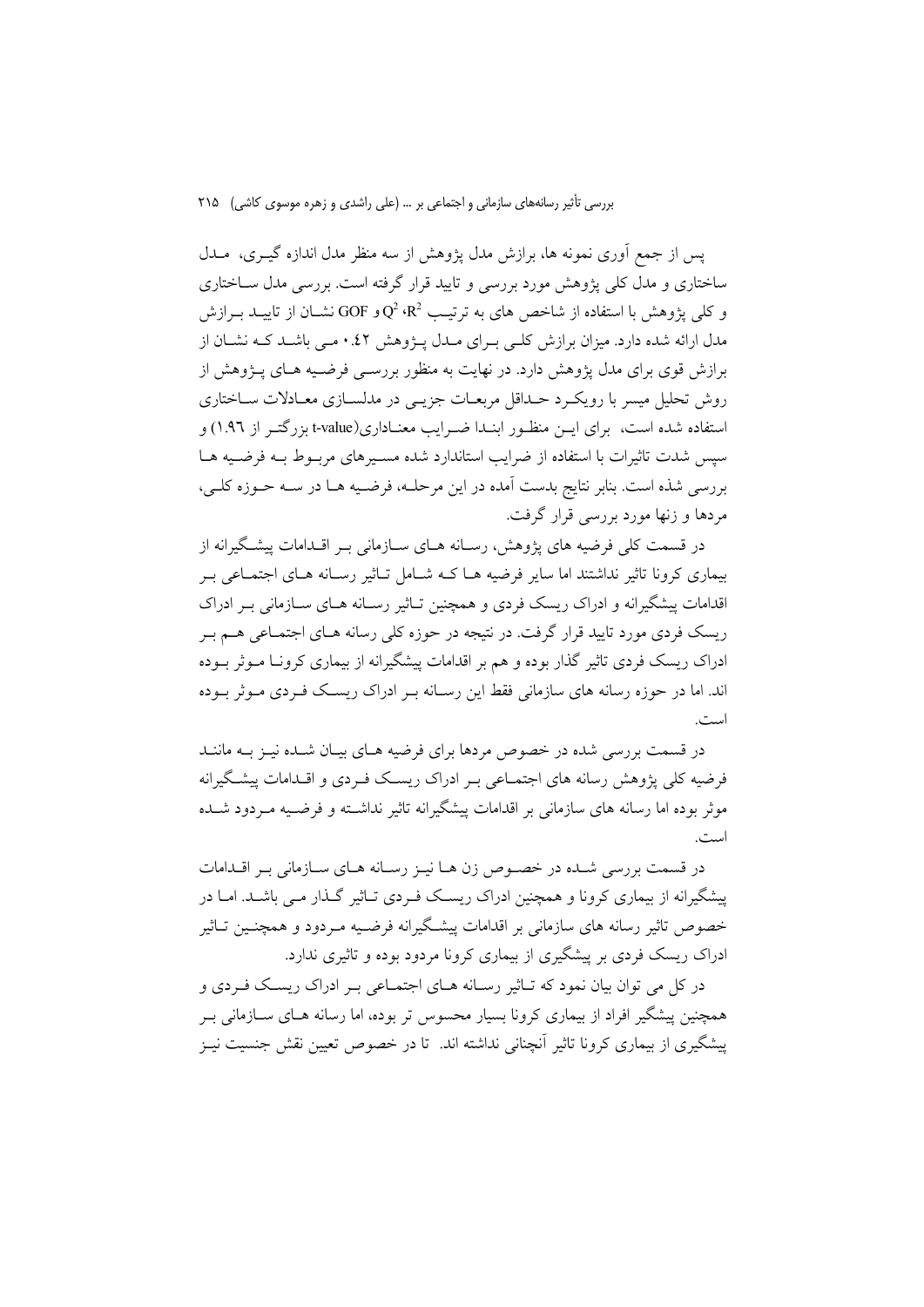رسانه های سازمانی و اجتماعی نقش موثری در پیشگیری از کرونا دارنـد امـا در خصـوص زن ها رسانه های سازمانی با اختلاف بسیار اندک می توانستند در پیشگری از کرونــا نقــش موثري داشته باشند.

از سوی دیگر نقش تعدیل گری جنسیت بر روی شاخصه ها مورد ارزیابی قـرار گرفـت که مشخص گردید جنسیت هیچکدام از شاخص ها را تعـدیل نمـی کنـد و تقریبـا جــواب مردها و زنها به یک شکل می باشد.

در سال های اخیر، رسانه های اجتماعی به یک منبع اطلاعاتی مهم و مهم برای ارتباط بــا ریسک و بحران ، به ویژه در هنگام شیوع بیماری های عفـونی تبـدیل شـده انـد. کسـب و تبادل اطلاعات از طریق رسانه های اجتماعی در هنگــام شــیوع بیمــاری عفــونی مــی توانــد ارتباطات مربوط به این بیماری را پیچیده کند، زیرا احساسـات مـی تواننـد نقـش مهمـی در شکل گیری ادراک خطر عمومی یا رفتارهای بعدی داشته باشند..

برای تحقیقات آینده، احساسات می تواننـد مـورد بررسـی قـرار گیرنـد، بررسـی انـواع احساسات که می توانند در درک خطر و رفتارهای آنها در هنگام شیوع بیماری عفونی تــأثیر داشته باشند، ارزشمند است. بــه عنــوان مثــال، اضــطراب بــا تمايــل ارزيــابي از مواجهــه بــا تهدیدهای وجودی نامشخص همراه است و همـراه بـا گـرایش عملـی بـرای کـاهش عـدم اطمىنان است.

همچنین تحقیقات آینده باید بر عواملی متمرکز باشد که از رسانه هــای اجتمــاعی و داده های مبتنی بر اینترنت توسط آژانس های بهداشتی ً جهت جلوگیری استفاده می کنند.

رسانه های اجتماعی، وبلاگ ها، مجامع علمی و سایر ارتباطـات الکترونیکـی نیـز جنبـه های اجتماعی پیش بینی نشده ای دارند که باید مورد مطالعه قرار گیرند زیـرا مـی توانـد بـر رفتار انسان تأثیر بگذارد. این به نوبـه خـود بـر اطلاعـات تولیـد شـده توسـط رسـانه هــای اجتماعی و به طور کلی اینترنت تأثیر دارد.

از موضوعاتی بسیار مهم می توان نقش رسانه هـای سـازمانی را در ایــن زمینــه پیشــنهاد نمود که سازمانها می توانند با بکارگیری روشهای جدیدتر و بروزتر و استفاده از اطلاعیات دقيق تر نسبت به اطلاع رساني گسترده جهت پرسنل خود اقــدام نماينــد. موضــوعي كــه در این مطالعه مشاهده گردید این است که رسانه های سازمانی نقش مـوثری در ادراک ریسـک فردی توسط افراد داشته است اما شاید بتواند با طراحـی فضـای جدیــدتر و اطــلاع رســانی های مناسب و تغییر کانال های اطلاع رسانی در پیشگیری از بیماری کرونـا نیــز تــاثیر گــذار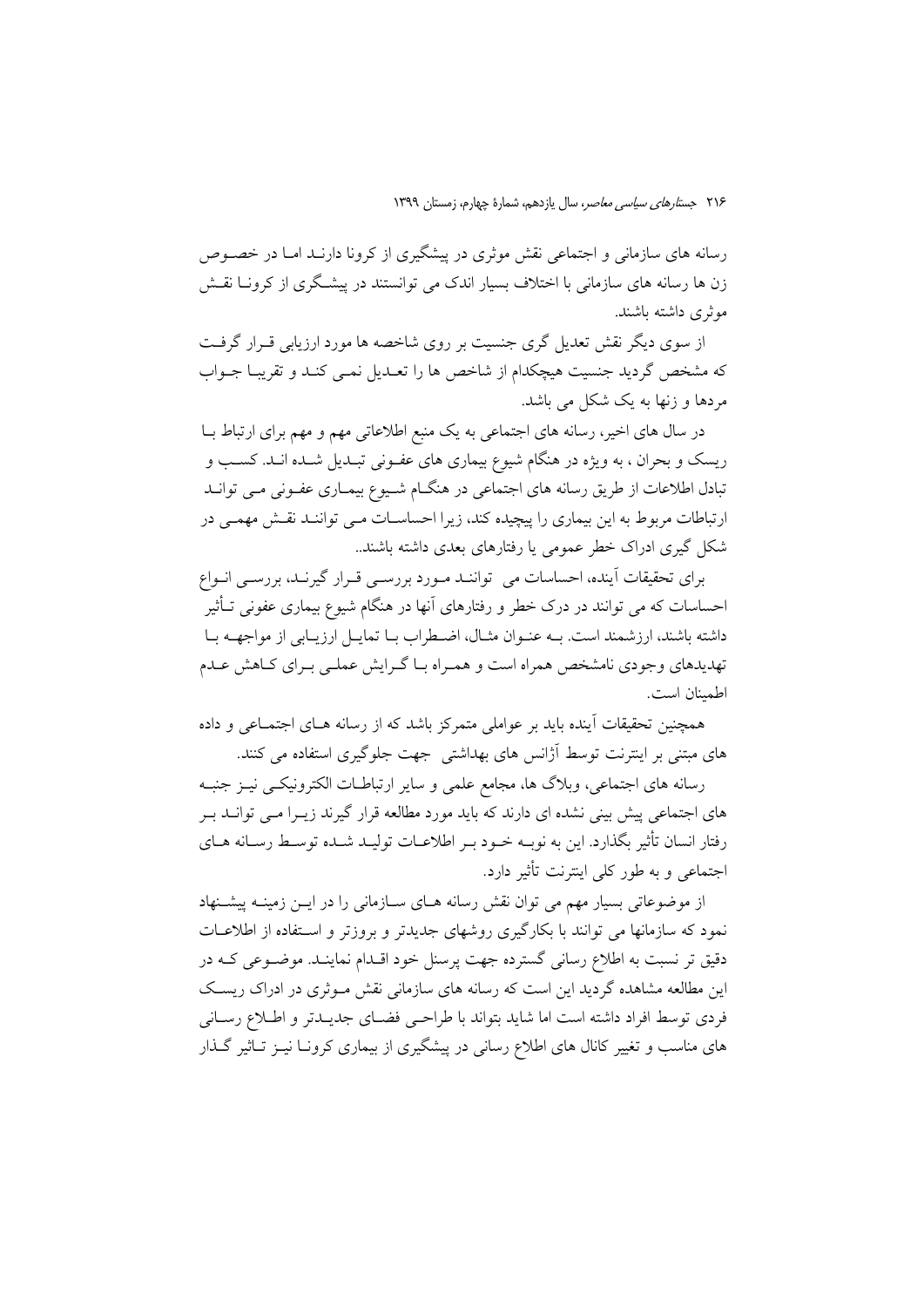باشند که با توجه به اینکه این موضوع فقط در گروه خودروسازی سایپا مـورد بررســی قــرار گرفته قابل تعمیم به تمام سازمان ها نبوده و نیاز به بررسی بیشتر داشته باشد.

#### **كتابنامه**

- Ali, K., Zain-ul-abdin, K., Li, C., Johns, L., Ali, A. A., & Carcioppolo, N. . 2019. 'Virus going viral: Impact of fear-arousing sensationalist social media messages on user engagement.', Science Communication, 41: 314-38.
- Bail Christopher A, Argyle Lisa P, Brown Taylor W, Bumpus John P, Haohan Chen, MB Fallin Hunzaker, Jaemin Lee, Mann Marcus, Friedolin Merhout, Volfovsky Alexander. 2018. 'Exposure to opposing views on social media can increase political polarization.', Proceedings of the National Academy of Sciences, 115: 9216-21.
- Baronchelli, Andrea. 2018. 'The emergence of consensus: a primer.', Royal Society open science, 5: 172189.Cecile Viboud, Alessandro Vespignani. 2019. 'The future of inuenza forecasts.', Proceedings of the National Academy of Sciences,, 116: 2802-04.
- Chhabra, E. . 2012. 'The end of Polio in India', Stanford Social Innovation Review, 10: 62-64.
- Chong, M., & Choy, M. 2018. 'The social amplification of haze-related risks on the internet.', Health Communication, 33: 14-21.
- Cochi, S.L., Hegg, L., Kaur, A., Pandak, C. and Jafari, H. . 2016. 'The global polio eradication initiative: Progress, lessons learned and polio legacy transition planning', Health Affairs, 35: 277-83.
- Del Vicario Michela, Bessi Alessandro, Zollo Fabiana, Petroni Fabio, Scala Antonio, Caldarelli Guido, Stanley H Eugene, Quattrociocchi Walter. 2016a. 'The spreading of misinformation online.', Proceedings of the National Academy of Sciences, 113 554-59.
- Del Vicario Michela, Vivaldo Gianna, Bessi Alessandro, Zollo Fabiana, Scala Antonio, Caldarelli Guido, Quattrociocchi Walter. 2016b. 'Echo chambers:Emotional contagion and group polarization on facebook.', Scientic reports, 6.
- Del Vicario Michela Quattrociocchi, Walter, Scala Antonio, Zollo Fabiana. 2019. 'Polarization and fake news: Early warning of potential misinformation targets.', ACM Transactions on the Web, 13: 1-22.
- Do, H. J., Lim, C. G., Kim, Y. J., & Choi, H. J. . 2016. 'Analyzing emotions in twitter during a crisis: A case study of the 2015 Middle East respiratory syndrome outbreak in Korea. Paper presented at 2016 International Conference on Big Data and Smart Computing (BigComp), Hong Kong, China', http://ieeex plore.ieee.org/stamp/stamp.jsp?tp=&arnumber=7425960&isnumber= 7425793.
- Dunlop, S., Wakefield, M., & Kashima, Y. 2008. 'Can you feel it? Negative emotion, risk, and
- narrative in health communication', Media Psychology, 11: 52-75.
- Fayoyin, A. . 2016. 'Engaging social media for health communication in Africa: approaches, results and lessons', Journal of Mass Communication & Journalism, 6: 1-7.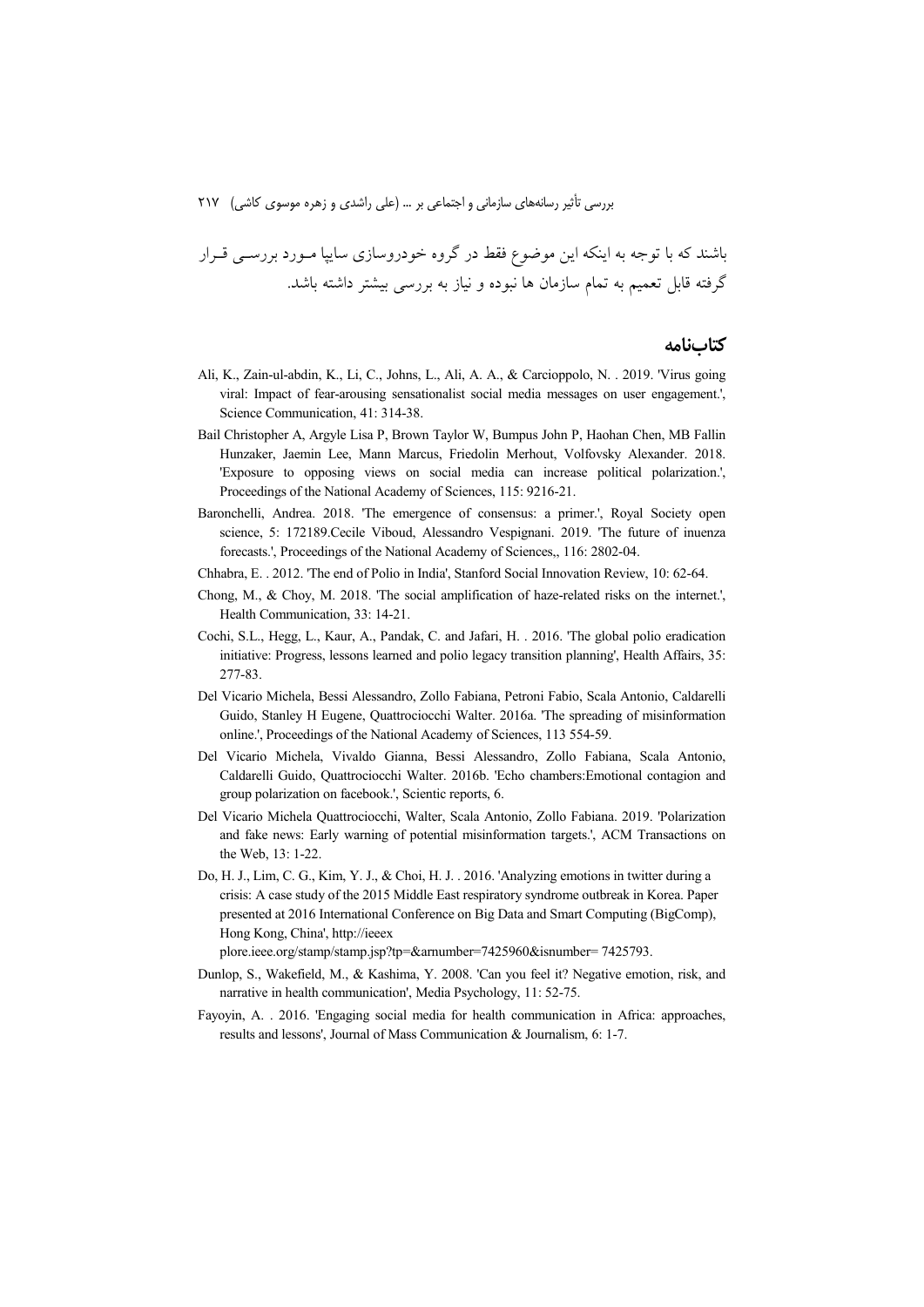- Fisher, J. and Clayton, M. . 2012. 'Who gives a tweet: assessing patients' interest in the use of social media for health care?', World Views on Evidence-Based Nursing, 9 100-08.
- Fung, T. K., Namkoong, K., & Brossard, D. . 2011. 'Media, social proximity, and risk: A comparative analysis of newspaper coverage of avian flu in Hong Kong and in the United States', Journal of Health communication, 16: 889-907.
- Holten, R. and Rosenkranz, C. . 2011. 'Designing viable social systems: the role of linguistic communication for self-organization', Kybernetes, 40: 559-80.
- Kulshrestha Juhi, Eslami Motahhare, Messias Johnnatan, Zafar Muhammad Bilal, Ghosh Saptarshi, Gummadi Krishna P, Karahalios Karrie. 2017. 'Quantifying search bias: Investigating sources of bias for political searches in social media.', In Proceedings of the 2017 ACM Conference on Computer Supported Cooperative Work and Social Computing: 417-32.
- khaled. 2016. 'The Potential of Social Media and InternetBased Data in Preventing and Fighting Infectious Diseases: From Internet to Twitter', Springer International Publishing Switzerland 2016: 13-139.
- Lahariya, C. . 2007. 'Global eradication of polio: the case for finishing the job', Bulletin of the World Health Organization, 85: 487-92.
- Louis Kim, Shannon M Fast, Natasha Markuzon. 2019. ' Incorporating media data into a model of infectious disease transmission', PloS one, 4.
- Mendoza Marcelo, Poblete Barbara, Castillo Carlos. 2010. 'Twitter under crisis: Can we trust what we rt?', In Proceedings of the first workshop on social media analytics: 71-79.
- Milinovich GJ, Avril SM, Clements AC, Brownstein JS, Tong S, Hu W. 2014. ' Using internet search queries for infectious disease surveillance: screening diseases for suitability', BMC Infect Dis, 14.
- Obar, J.A. and Wildman, S. 2015. 'Social media definition and the governance challenge: an introduction to the special issue', Telecommunications Policy, 39: 745-50.
- Obregon, R. and Waisbord, S. . 2010. 'The complexity of social mobilization in health communication: top-down and bottom-up experiences in polio eradication', Journal of Health Communication, 15: 25-47.
- Ofoghi, B., Mann, M., & Verspoor, K. . 2016. 'Towards early discovery of salient health threats: A social media emotion classification technique', Biocomputing 2016: Proceedings of the Pacific Symposium ,Hawaii: 2016 Pacific Symposium on Biocomputing.: 504-15.
- oh, S.-H., Paek, H.-J., & Hove, T. 2015. 'Cognitive and emotional dimensions of perceived risk characteristics, genre-specific media effects, and risk perceptions: The case of H1N1 influenza in South Korea', . Asian Journal of Communication, 25: 14-32.
- Onnela, J.P., Landon, B.E., Kahn, A.L., Ahmed, D., Verma, H., O'Malley, A.J., Bahl, S., Sutter, R.W. and Christakis, N.A. . 2016. 'Polio vaccine hesitancy in the networks and neighborhoods of malegaon, India. Social science & medicine', Social Science & Medicine, 153: 99-106.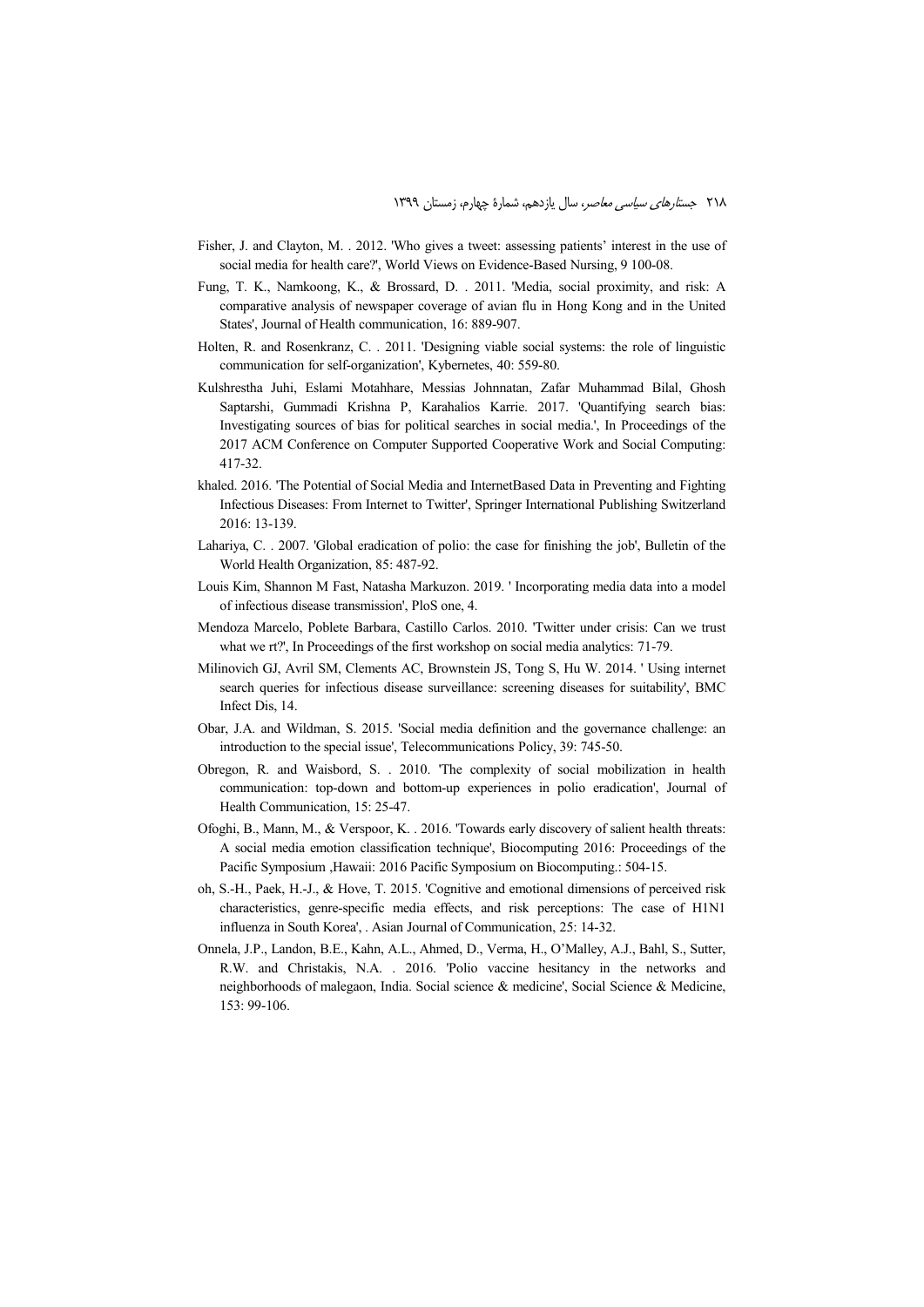- Orr, D., Baram-Tsabari, A. and Landsman, K. . 2016. 'Social media as a platform for healthrelated public debates and discussions: the Polio vaccine on Facebook', ", Israel Journal of Health Policy Research, 5: 1-11.
- Paek, H.-J., Oh, S.-H., & Hove, T. 2016. 'How fear-arousing news messages affect risk perceptions and intention to talk about risk. ', Health Communication, 31: 1051-62.
- Quattrociocchi, Walter. 2017. 'Part 2-social and political challenges: 2.1 western democracy in crisis?', In Global Risk Report World Economic Forum.
- Roblek, V., Pejic Bach, M., Meško, M. and Bertoncelj, A. . 2013. 'The impact of social media to value added in knowledge-based industries', Kybernetes, 42: 554-68.
- Rubin, L. and Landsman, K. . 2016. 'The importance of social networking in a national polio vaccine campaign', Pediatrics, 138: 1-3.
- Ruths, Derek. 2019. 'The misinformation machine.', Science, 363: 348.
- Sathyamala, C., Mittal, O., Dasgupta, R. and Priya, R. . 2005. 'Polio eradication initiative in India: deconstructing the GPEI', International Journal of Health Services, 35: 361-83.
- Schmidt Ana Lucia, Zollo Fabiana, Scala Antonio, Betsch Cornelia, Quattrociocchi Walter. 2018. 'Polarization of the vaccination debate on facebook.', Vaccine, 36: 3606-12.
- Schmidt Ana Lucia, Zollo Fabiana, Del Vicario Michela, Bessi Alessandro, Scala Antonio, Caldarelli Guido, Stanley H Eugene, Quattro ciocchi Walter. 2017. 'Anatomy of news consumption on facebook.', Proceedings of the National Academy of Sciences,, 114: 3035- 39.
- Shaman Jeffrey, Karspeck Alicia, Wan Yang, Tamerius James, Lipsitch Marc. 2013. ' Real-time influenza forecasts during the 2012–2013 season', Nature communications, 4: 1-10.
- Shaw, R.J. and Johnson, C.M. . 2011. '"Health information seeking and social media use on the internet among people with diabetes', Online Journal of Public Health Informatics, 3: 1-9.
- Siddique, A.R., Singh, P. and Trivedi, G. . 2016. 'Role of social mobilization (network) in polio eradication in India', Indian Pediatric, 53: 50-56.
- Snyder, l.b& Rouse, r. a. 1995. 'the media can have more than an impersonal impact:the case of AIDS risk perceptions and behavior', health communication, 7: 125-45.
- Soroush Vosoughi, Deb Roy, Sinan Aral. 2018. 'The spread of true and false news online.', Science, 359: 1146-51.
- Starbird Kate, Maddock Jim, Orand Mania, Achterman Peg, and Mason Robert M. 2014. 'Rumors, false ags, and digital vigilantes: Misinformation on twitter after the 2013 boston marathon bombing.', IConference 2014 Proceedings.
- Starnini Michele, Frasca Mattia, Baronchelli Andrea. 2016. 'Emergence of metapopulations and echo chambers in mobile agents.', Scientic reports, 6.
- Suggs, L.S. and Ratzan, S.C. . 2012a. 'Global E-health communication', The Handbook of Global Health Communication, Wiley Blackwell, UK: 251-73, Statista.com. 2019. 30.04.1399 . 'Number of social network users in Iran'.
- Tali Sharot, Cass R Sunstein. 2020. 'How people decide what they want to know', Nature Human Behaviour: 1-6.